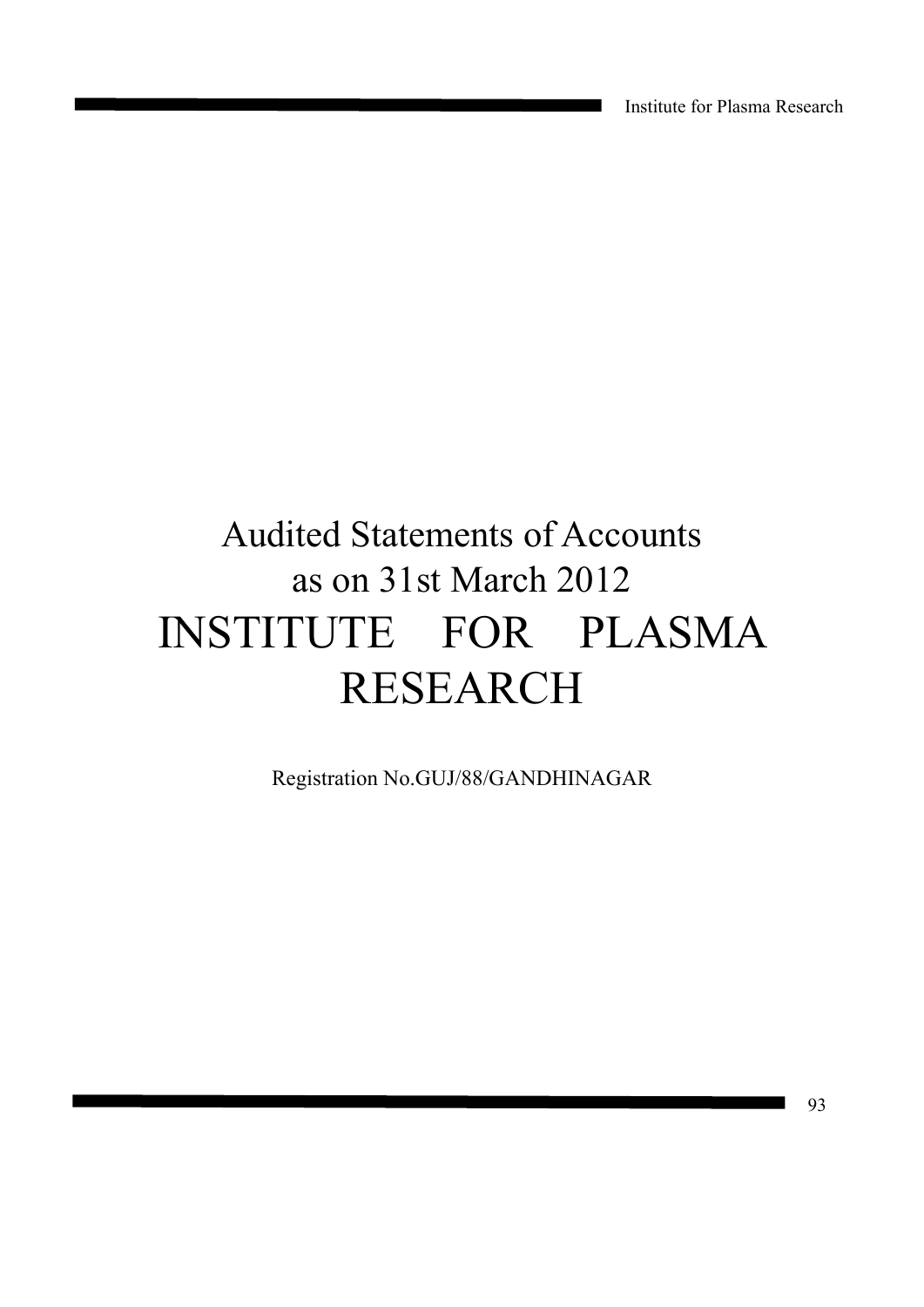

# $T. N. Shah & Co.$ **CHARTERED ACCOUNTANTS**

PHONE: +91 079 23222152 Fax : +91 079 23241432 Firm Reg. No. 109802/w C. & A G Reg. No. WR/0534 Email : tnshahincometax@gmail.com

CAN. B. SHAH, B. Com., F.C.A. CAT. N. SHAH, B. Com., F.C.A., DISA

### AUDITOR'S REPORT

We have audited the attached Balance Sheet of INSTITUTE FOR PLASAMA RESEARCH, GANDHINAGAR, as at 31" March, 2012, Income & Expenditure Account and also the Receipts and Payments Account for the year ended on that date annexed thereto. These Financial Statements are the responsibility of the Institute's management. Our responsibility is to express an opinion on these financial statements based on our audit.

We conducted our audit in accordance with auditing standards generally accepted in India. Those standards require that we plan and perform the audit to obtain reasonable assurance about whether the financial statements are free from material misstatements. An audit includes examining, on test basis, evidence supporting the amounts and disclosures in the financial statements. An audit also includes assessing the accounting principles used and significant estimates made by management, as well as evaluating the overall financial statement presentation. We believe that our audit provides a reasonable basis for our opinion.

- We have obtained all the information and explanations, which to the best of our knowledge and  $(i)$ belief were necessary for the purpose of our audit.
- In our opinion, proper books of account as required by law have been kept by the Institute so far (ii) as appears from our examination of those books.
- In our opinion and to the best of our information and according to the explanations given to us, (iii) the said accounts read together with the notes give a true and fair view:
	- (a) in the case of the Balance Sheet, of the state of affairs of the Institute as at 31<sup>th</sup> March, 2012;
	- (b) in the case of the Income & Expenditure Account, of the excess of Income over Expenditure for the year ended on that date;
	- (c) in the case of the Receipts and Payments Account, of the receipts and payments for the year ended on that date.

Place: Gandhinagar Dated: 31/07/2012



For T.N.Shah & Co., **Chartered Accountants** Firm Registration No.109802W

**Stoht** (Tushar N.Shah) Partner Membership No.042748

Office : 503, "ABHISHEK", Opp. Hotel Fortune in Haveli, Sector-11, Gandhinagar-382011.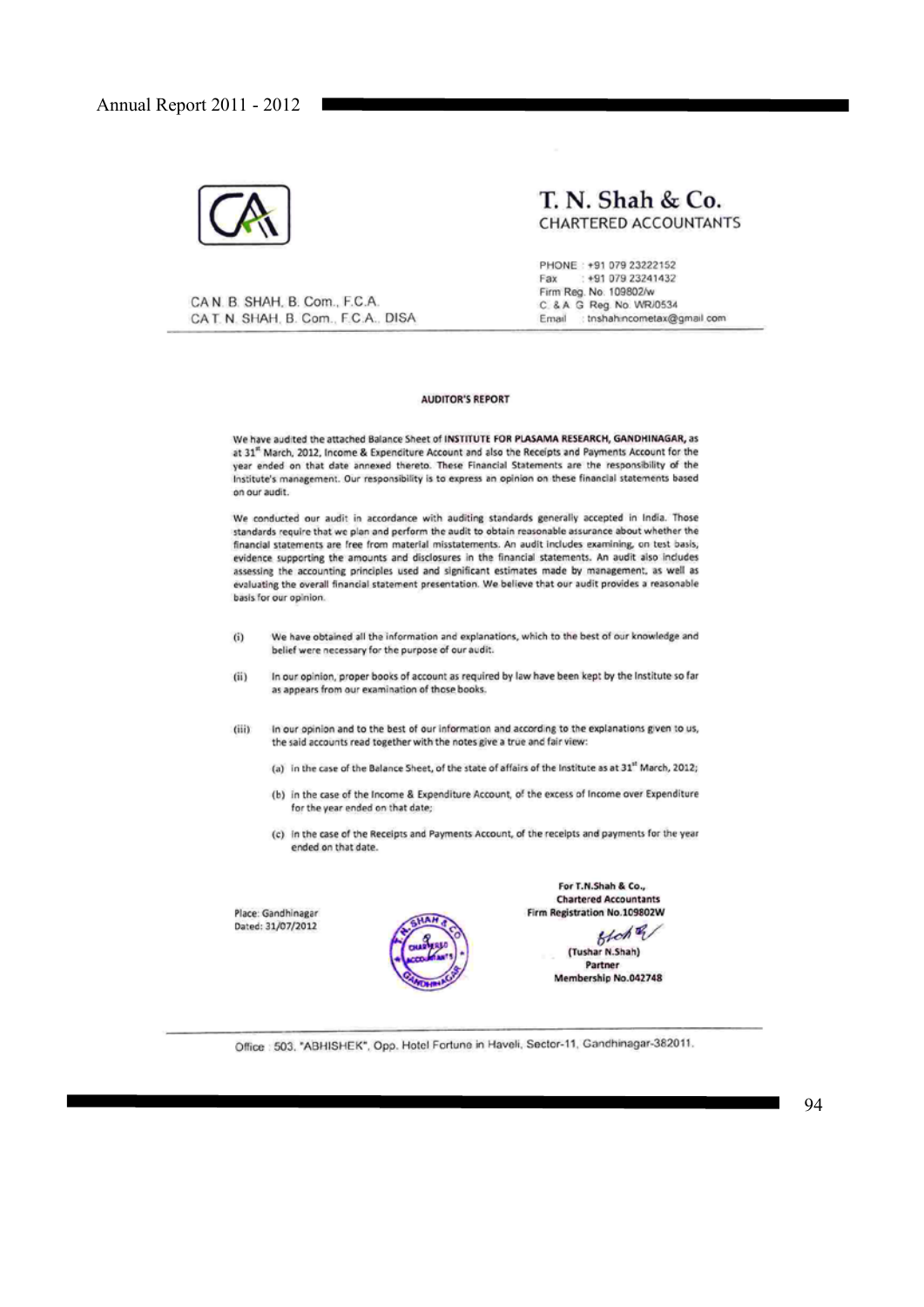# **INSTIUTE FOR PLASMA RESEARCH BHAT, GANDHINAGAR – 382 428**

(Sponsored by Dept. of Atomic Energy, Govt. of India, Mumbai) Registration No. GUJ/88/GANDHINAGAR

# **BALANCE SHEET AS AT 31ST MARCH, 2012**

|                                                                                 | <b>CORPUS CAPITAL FUND AND LIABILITIES</b> |                        | SCH.           | 2011-12                                             | 2010-11               |
|---------------------------------------------------------------------------------|--------------------------------------------|------------------------|----------------|-----------------------------------------------------|-----------------------|
| CORPUS CAPITAL FUND                                                             |                                            |                        | $\mathbf{1}$   | 2,87,74,13,669.00                                   | 2,52,44,67,125.00     |
| RESERVES AND SURPLUS                                                            |                                            |                        | 2              | 5,57,70,07,745.00                                   | 3,79,94,10,473.00     |
| EARMARKED/ENDOWMENT FUNDS                                                       |                                            |                        | 3              | 18,97,28,062.00                                     | 15,32,84,372.00       |
|                                                                                 | <b>CURRENT LIABILITIES AND PROVISIONS</b>  |                        | $\overline{4}$ | 64,49,84,446.00                                     | 53,93,03,120.00       |
|                                                                                 | <b>TOTAL</b>                               |                        |                | 9,28,91,33,922.00                                   | 7,01,64,65,090.00     |
| <b>ASSETS</b>                                                                   |                                            |                        |                |                                                     |                       |
| <b>FIXED ASSETS</b>                                                             |                                            |                        | 5              | 3,25,04,17,113.00                                   | 2,83,33,22,720.00     |
|                                                                                 | CURRENT ASSETS, LOANS, ADVANCES ETC.       |                        | 6              | 6,03,87,16,809.00                                   | 4, 18, 31, 42, 370.00 |
|                                                                                 | <b>TOTAL</b>                               |                        |                | 9,28,91,33,922.00                                   | 7,01,64,65,090.00     |
| SIGNIFICANT ACCOUNTING POLICIES<br>CONTINGENT LIABILITIES AND NOTES ON ACCOUNTS |                                            |                        |                |                                                     |                       |
|                                                                                 |                                            |                        |                | As per our report of even date attached.            |                       |
|                                                                                 |                                            |                        |                | For T.N.Shah & Co.,<br><b>Chartered Accountants</b> |                       |
| $-Sd-$<br>(Prof. P.K. Kaw)                                                      | $-Sd-$                                     | $-Sd-$<br>(H.K.Sharma) |                | $-Sd$ -<br>(Tushar N. Shah)                         |                       |
| Director                                                                        | (Prof.R.J ha)<br>Dean                      | Accounts Officer-I     |                | Partner<br>Membership No. 042748                    |                       |
| Place: Gandhinagar                                                              |                                            |                        |                |                                                     |                       |

Dated :31/07/2012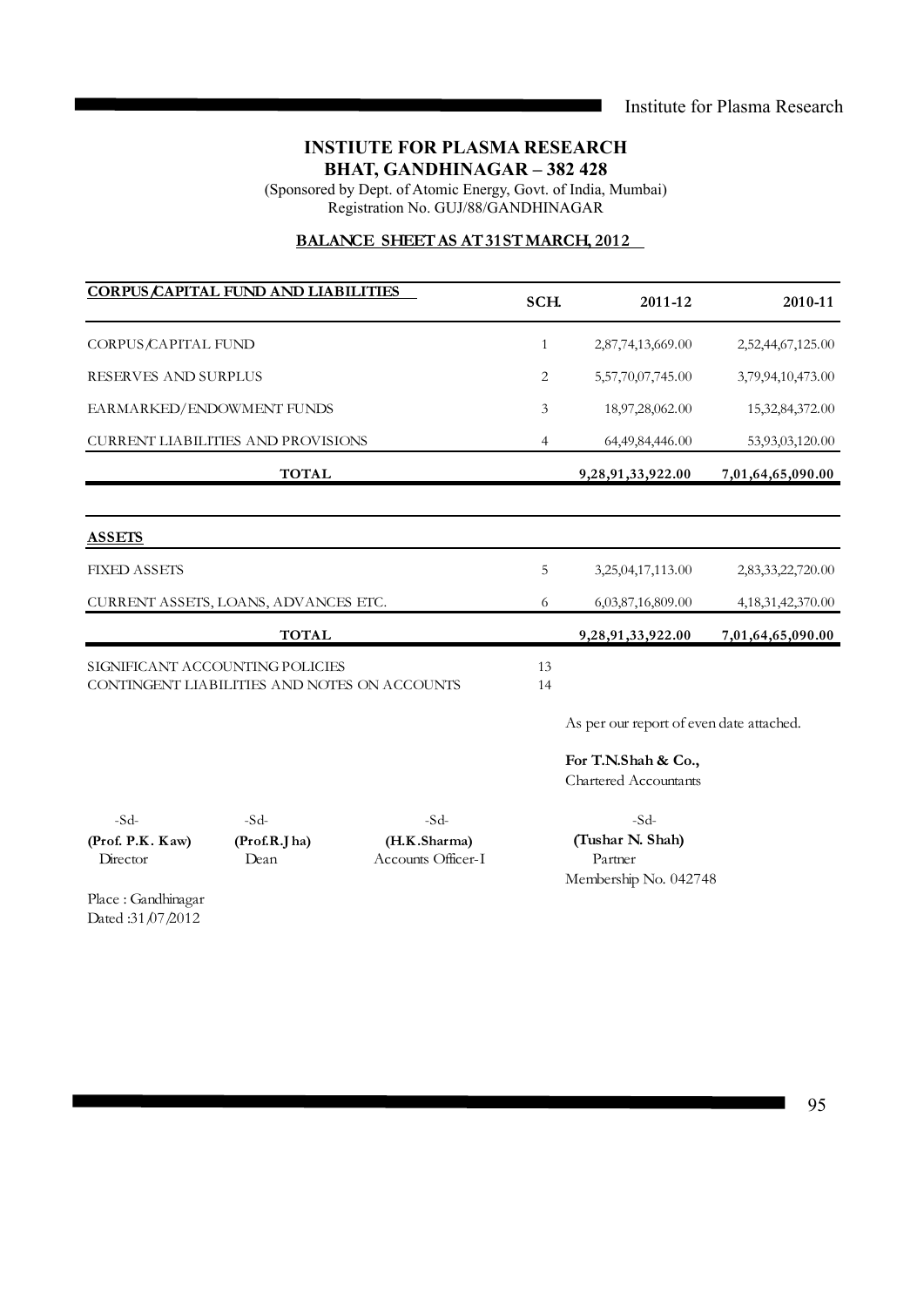(Sponsored by Dept. of Atomic Energy, Govt. of India, Mumbai) Registration No. GUJ/88/GANDHINAGAR

# **INCOME AND EXPENDITURE ACCOUNT FOR THE PERIOD ENDED ON 31ST MARCH, 2012**

| <b>A.INCOME</b>                                                                 | SCH.     | 2011-12            | 2010-11           |
|---------------------------------------------------------------------------------|----------|--------------------|-------------------|
| Grants- Department of Atomic Energy, Govt. of India                             | 7        | 4,51,64,00,000.00  | 3,82,63,00,000.00 |
| Interest Earned                                                                 | 8        | 19,96,21,999.00    | 7,84,11,547.00    |
| Other Income                                                                    | 9        | 14,24,696.00       | 44,43,274.00      |
| Surplus on Sale of Assets                                                       |          | 60,388.00          |                   |
| TOTAL (A)                                                                       |          | 4,71,75,07,083.00  | 3,90,91,54,821.00 |
| <b>B. EXPENDITURE</b>                                                           |          |                    |                   |
| Establishment Expenses                                                          | 10       | 53,14,25,032.00    | 51,97,78,648.00   |
| Other Administrative Expenses                                                   | 11       | 55, 18, 55, 841.00 | 46,83,60,454.00   |
| National Fusion Programme (Human Resource Development Expenses)                 |          | 4,55,06,020.00     | 4, 42, 71, 271.00 |
| Cash Contribution to ITER IO                                                    |          | 1,24,95,29,636.00  | 1,09,56,90,363.00 |
| Depreciation                                                                    | 12       | 20,81,46,320.00    | 18,24,79,507.00   |
| Less: Transfer from Corpus/Capital Fund                                         |          | (20,81,46,320.00)  | (18,24,79,507.00) |
| Loss on Disposal of Capital Assets/Write off                                    |          | 5,05,624.00        | 3,16,253.00       |
| TOTAL (B)                                                                       |          | 2,37,88,22,153.00  | 2,12,84,16,989.00 |
| Balance being excess of Income over Expenditure                                 |          | 2,33,86,84,930.00  | 1,78,07,37,832.00 |
| Transfer to Corpus Fund for addition to Movable & Immovable Properties          |          | 56, 18, 55, 276.00 | 40,38,90,607.00   |
| Transfer From Corpus Fund for w/off to Movable/Immovable Properties             |          | (7,62,412.00)      | (5,61,253.00)     |
| Transfer to/from unspent Grant $A/c$                                            |          | 1,77,75,92,066.00  | 1,37,74,08,478.00 |
| SIGNIFICANT ACCOUNTING POLICIES<br>CONTINGENT LIABILITIES AND NOTES ON ACCOUNTS | 13<br>14 |                    |                   |

As per our report of even date attached.

**For T.N.Shah & Co.,** Chartered Accountants

-Sd- -Sd- -Sd- -Sd-

Director Dean Accounts Officer-I

**(Prof. P.K . K aw) (Prof.R.J ha) (H.K .Sharma) (Tushar N. Shah)** Membership No. 042748

Place : Gandhinagar Dated :31/07/2012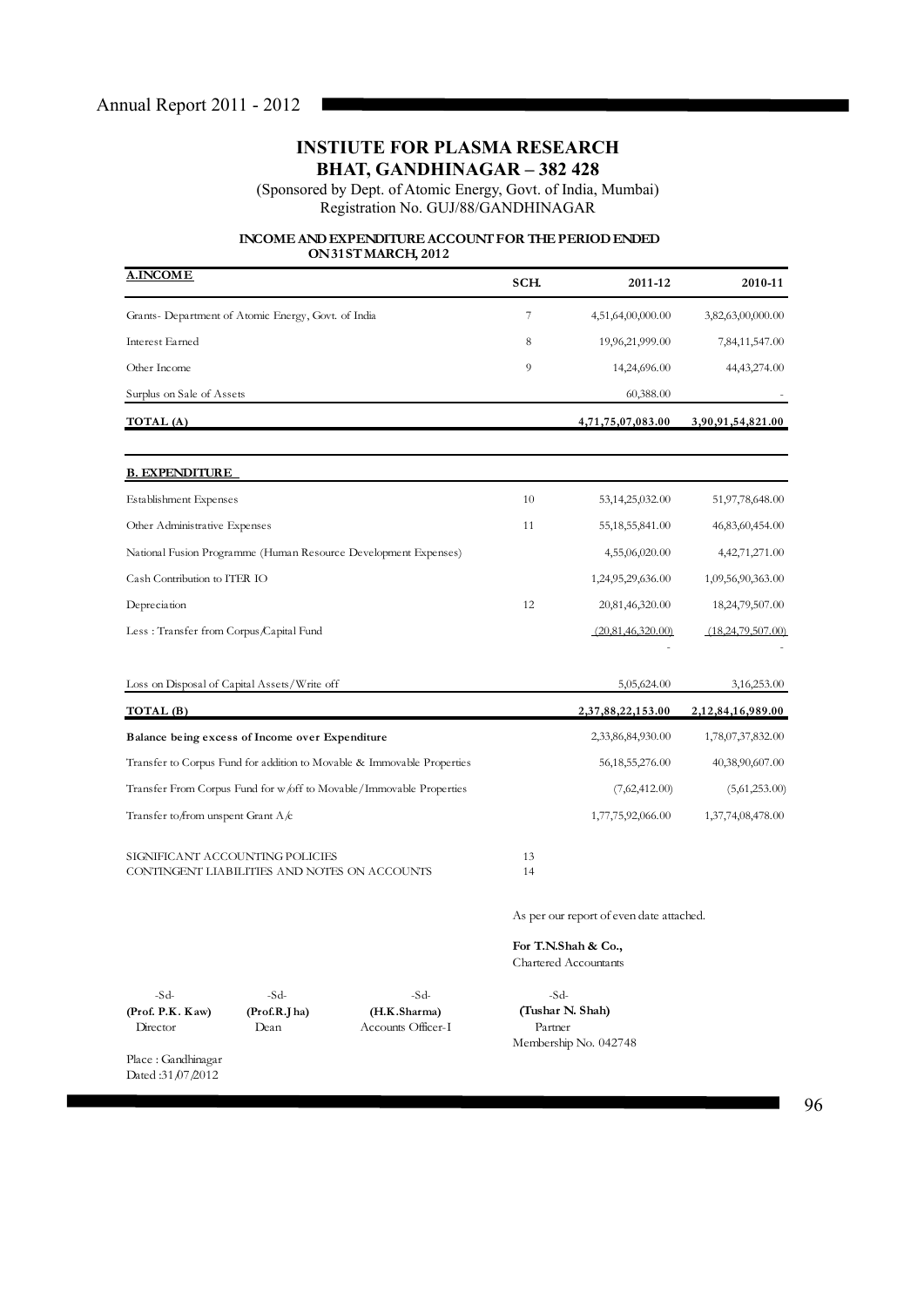Institute for Plasma Research

Place : Gandhinagar Dated :31.07.2012

Place : Gandhinagar<br>Dated :31,07,2012

97

# **INSTIUTE FOR PLASMA RESEARCH BHAT, GANDHINAGAR – 382 428**

(Sponsored by Dept. of Atomic Energy, Govt. of India, Mumbai) Registration No. GUJ/88/GANDHINAGAR

|                                                                                          |                                    |                                                          |                                                               | RECEIPTS AND PAYMENTS FOR THE YEAR ENDED ON 31ST MARCH, 2012                                                                                    |                                       |                                     |
|------------------------------------------------------------------------------------------|------------------------------------|----------------------------------------------------------|---------------------------------------------------------------|-------------------------------------------------------------------------------------------------------------------------------------------------|---------------------------------------|-------------------------------------|
| <b>RECEIPTS</b>                                                                          |                                    | 2011-12                                                  | 2010-11                                                       | <b>PAYMENTS</b>                                                                                                                                 | 2011-12                               | 2010-11                             |
| I. Opening Balances<br>b) Bank Balances<br>a) Cash in hand                               |                                    | 1,14,497.00                                              | 1,54,439.00                                                   | b) Administrative Expenses<br>a) Establishment Expenses<br>I. Expenses                                                                          | 55,55,13,547.00<br>42, 44, 22, 959.00 | 37,03,32,079.00<br>46,35,36,564.00  |
| i) In Current accounts                                                                   |                                    | 10,36,67,520.00                                          | 11,93,93,499.00                                               | (Human Resource Development Expenses)<br>National Fusion Programme<br>$\widehat{\mathbf{C}}$                                                    | 4,55,06,020.00                        | 4,42,71,271.00                      |
| ii) In deposit accounts<br>iii) Savings accounts                                         |                                    | 3,53,35,952.00<br>2,62,09,03,879.00                      | 1,44,86,14,764.00<br>3,39,27,475.00                           | Cash Contribution to ITER-IO<br>Ð                                                                                                               | 1,24,95,29,636.00                     | 1,09,56,90,363.00                   |
| a) From Govt. of India-DAE<br>b) From Assam Govt for CPP<br>II. Grant Received           |                                    | 4,51,64,00,000.00                                        | 3,82,63,00,000.00                                             | II. Exp. on Fixed Assets, Cap. WIP & Others<br>a) Purchase of Fixed Assets & other exp.<br>b) Expenditure on Capital WTP                        | 35,16,24,048.00<br>27,77,30,140.00    | 25,88,62,130.00<br>8,40,51,262.00   |
| a) On Bank Deposits<br>III. Interest Received                                            |                                    | 18,91,66,125.00                                          | 6,55,60,689.00                                                | b) Payments against Earmarked Funds<br>III. Refund of Surplus money Loans<br>b) Deposits with Government Auth.<br>& Suppliers Security Deposits | 12,07,61,452.00                       | 7,79,79,905.00<br>33,46,122.00      |
| b) Loans, Advances etc.                                                                  |                                    | 12,71,141.00                                             | 21,95,434.00<br>2,87,742.00                                   | IV. Other Payments (Specify)                                                                                                                    | 59,36,96,964.00                       | 47,58,25,083.00                     |
| Royalty & Transfer Fee Income<br>IV. Other Income                                        |                                    | 3,72,461.00<br>10,52,235.00                              | 41,55,532.00                                                  | a) Advances to Contractors & Suppliers<br>(Including Adv. for Capital Works)<br>b) Stock (Change in closing Bal.)                               | (4,08,308.00)                         | 4,77,819.00                         |
| Amount received for Farmarked/<br>V. Any Other receipts<br><b>Endowment Funds</b>        |                                    | 15,61,49,886.00                                          | 11,64,99,205.00                                               | c) Payment of LT Advances to Empl.<br>e) Others                                                                                                 | 21,55,681.00<br>1,63,76,491.00        | 8,33,49,592.00<br>49,17,519.00      |
| Receipt of LT Advances to Empl.<br>Sale of Capital Assets<br>Security Deposits<br>Others |                                    | 68,03,138.00<br>46,354.00<br>37,71,082.00<br>2,88,600.00 | 9,58,63,126.00<br>58,46,304.00<br>36,18,347.00<br>2,45,000.00 | <b>Bank Balances</b><br>Cash in hand<br>V. Closing Balances<br>$\hat{p}$<br>$\widehat{a}$                                                       | 1,54,625.00                           | 1,14,497.00                         |
| A mt recd against non receipt of<br>Books /Journals                                      |                                    | 22,175.00                                                |                                                               | In Current accounts<br>$\hat{r}$                                                                                                                | 7,01,86,055.00                        | 10,36,67,520.00                     |
|                                                                                          |                                    |                                                          |                                                               | ii) In deposit accounts<br>iii) Savings accounts                                                                                                | 6,72,61,293.00<br>3,86,08,54,442.00   | 2,62,09,03,879.00<br>3,53,35,951.00 |
| TOTAL                                                                                    |                                    | 7,63,53,65,045.00                                        | 5,72,26,61,556.00                                             | TOTAL                                                                                                                                           | ,63,53,65,045.00                      | 5,72,26,61,556.00                   |
|                                                                                          |                                    |                                                          |                                                               | As per our report of even date attached.                                                                                                        |                                       |                                     |
|                                                                                          |                                    |                                                          |                                                               | Chartered Accountants<br>For T.N.Shah & Co.                                                                                                     |                                       |                                     |
| (Prof. P.K. Kaw)<br>Director<br>$-5d-$                                                   | ha)<br>(Prof.R.)<br>$-5d-$<br>Dean | Accounts Officer-I<br>(H.K.Sharma)<br>$-5d-$             |                                                               | Membership No. 042748<br>(Tushar.N.Shah)<br>Partner<br>-Sd-                                                                                     |                                       |                                     |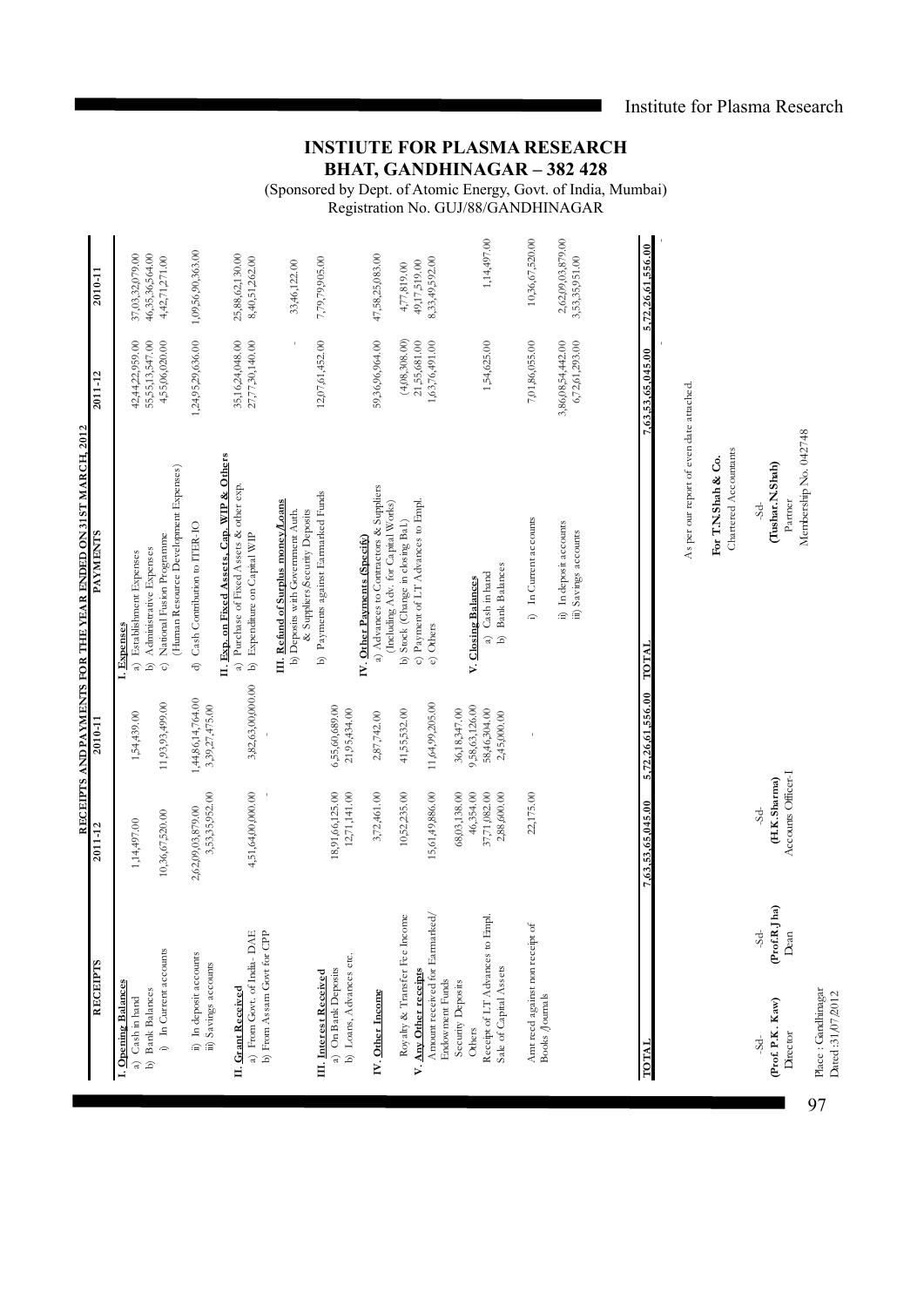Registration No. GUJ/88/GANDHINAGAR Registration No. GUJ/88/GANDHINAGAR

| <b>PARTICULARS</b>                                               | 2011-12           | 2010-11           |
|------------------------------------------------------------------|-------------------|-------------------|
| <u>SCHEDULE 1 - CORPUS CAPITAL FUND :</u>                        |                   |                   |
| Balance as at the beginning of the year                          | 2,52,44,67,125.00 | 2,30,36,17,278.00 |
| Balance of ITER-India due to merger                              |                   |                   |
| Balance of CPP-IPR due to merger                                 |                   |                   |
| Add: Trasfer from Unspent Grant & Addition during the year       |                   |                   |
| Less:Amount trfd to Unspent Grant                                |                   |                   |
| Add: Contribution towards Corpus Capital Fund                    | 56,18,55,276.00   | 40,38,90,607.00   |
| (Deduct) : Depreciation charged on Capital Assets for FY 2011-12 | 20,81,46,320.00   | 8,24,79,507.00    |
| transferred to Income & Expenditure $A \not L$                   |                   |                   |
| Addition/Deduction during the year                               | (7,62,412.00)     | (5, 61, 253.00)   |
| (transfer to/from I & E Account)                                 |                   |                   |
| <b>BALANCE AS AT 31ST MARCH, 2012</b>                            | 2,87,74,13,669.00 | 2,52,44,67,125.00 |
|                                                                  |                   |                   |

# **SCHEDULE 2 - RESERVE AND SURPLUS : SCHEDULE 2 - RESERVE AND SURPLUS**

| 3,79,94,10,473.00 |                   | 5,57,70,07,745.00 |                   | BALANCE AS AT 31ST MARCH, 2012         |
|-------------------|-------------------|-------------------|-------------------|----------------------------------------|
| (5,206.00)        | (5,206.00)        |                   |                   | d) CPP-IPR                             |
|                   |                   |                   |                   | c) ITER-India Project                  |
| 3,79,94,15,679.00 |                   | 5,57,70,07,745.00 |                   | Addition/Deduction during the year     |
|                   |                   |                   |                   | (transfer to/from I & $E A f$ )        |
|                   | 1,37,74,08,478.00 |                   | 1,77,75,92,066.00 | Addition/Deduction during the year     |
|                   | (14,08,000.00)    |                   |                   | Less:Amount trfd to Earmarked Fund     |
|                   | (9,67,192.00)     |                   |                   | Less:Amount trfd to Corpus Fund        |
|                   |                   |                   |                   | Add: Trasfer from Corpus Fund          |
|                   |                   |                   |                   | b) Balance of CPP-IPR due to merger    |
|                   |                   |                   |                   | a) Balance of ITER-India due to merger |
|                   | 2,42,43,82,393.00 |                   | 3,79,94,15,679.00 | As per last Account                    |
|                   |                   |                   |                   | 1. Unspent Grant:                      |
|                   |                   |                   |                   | SUHHUULE Z - KESEKVE AND SUKPLUS ;     |

# Annual Report 2011 - 2012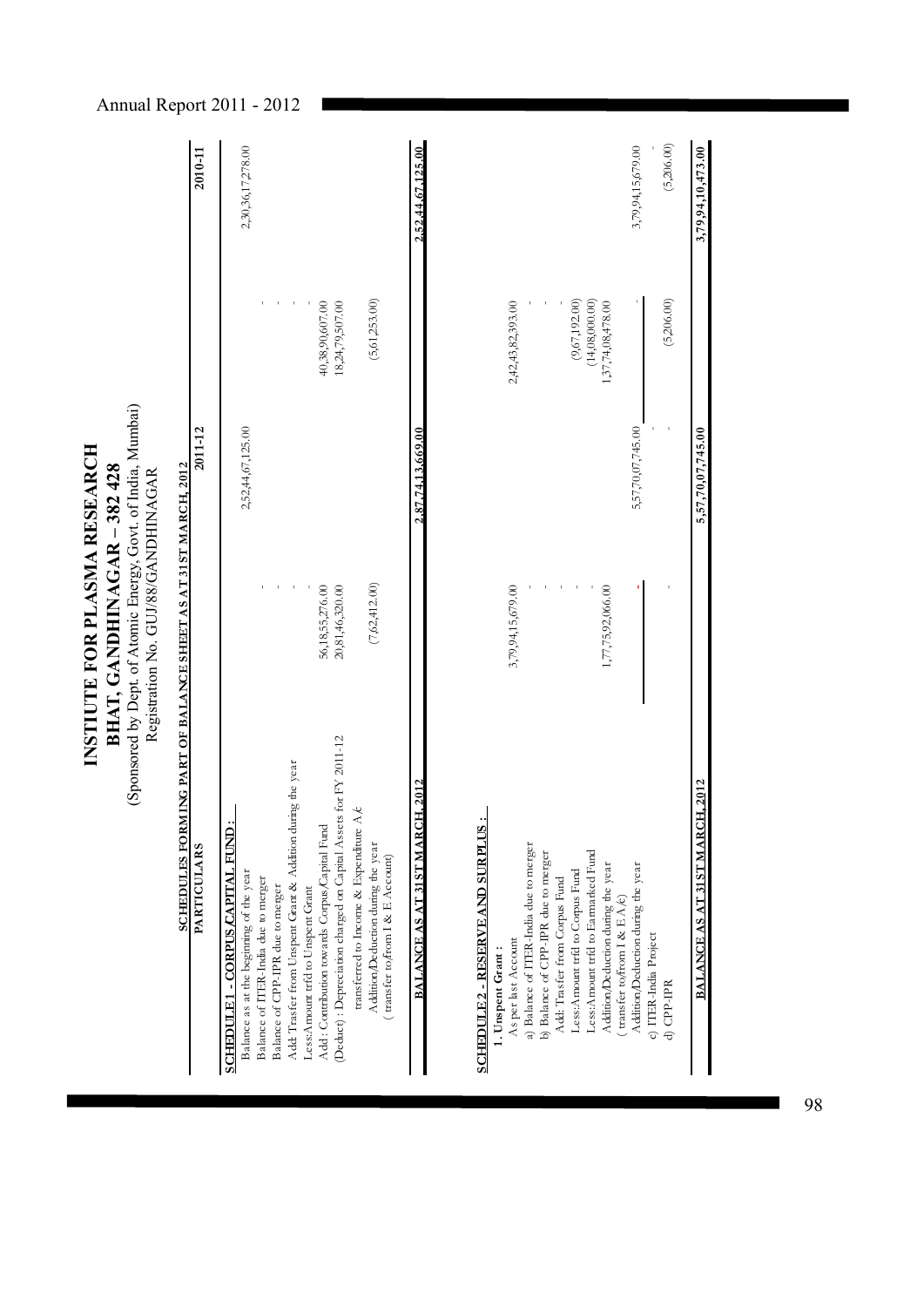# **INSTIUTE FOR PLASMA RESEARCH BHAT, GANDHINAGAR – 382 428**

(Sponsored by Dept. of Atomic Energy, Govt. of India, Mumbai) Registration No. GUJ/88/GANDHINAGAR

# **SCHEDULES FORMING PART OF BALANCE SHEET AS AT 31ST MARCH, 2012**

|   |                  | <b>SCHEDULE 3 - EARMARKED/</b>           | a) Opening Balance b) Additions to the |                          | <b>TOTAL</b>             | c) Utilisation/          | NET                      | NET                      |
|---|------------------|------------------------------------------|----------------------------------------|--------------------------|--------------------------|--------------------------|--------------------------|--------------------------|
|   |                  | <b>ENDOWMENT FUNDS:</b>                  | of the fund                            | Funds                    | $(a+b)$                  | Expenditure towards      | <b>BALANCE</b>           | <b>BALANCE</b>           |
|   |                  |                                          |                                        |                          |                          | objectives of funds      | AS AT                    | AS AT                    |
|   |                  |                                          |                                        |                          |                          |                          | 31ST MARCH,              | 31ST MARCH,              |
|   |                  |                                          |                                        |                          |                          |                          | 2012                     | 2011                     |
|   |                  | <b>FUND-WISE BREAK UP</b>                |                                        |                          |                          |                          | $(a+b-c)$                |                          |
|   |                  |                                          |                                        |                          |                          |                          |                          |                          |
| A |                  | <b>IPR PROJECT</b>                       |                                        |                          |                          |                          |                          |                          |
|   | 1                | F.C.I.P.T. - Metal Treat                 | (6, 84, 916.00)                        |                          | (6,84,916.00)            |                          | (6, 84, 916.00)          | (6, 84, 916.00)          |
|   | $\overline{c}$   | F.C.I.P.T. - NHPC                        | 2,52,817.00                            |                          | 2,52,817.00              | 2,52,817.00              |                          | 2,52,817.00              |
|   | 3                | F.C.I.P.T. - SAMTEL                      | 52,173.00                              |                          | 52,173.00                | 52,173.00                | ä,                       | 52,173.00                |
|   | $\overline{4}$   | F.C.I.P.T. - SPIX                        | 35,64,106.00                           |                          | 35,64,106.00             | 5,71,886.00              | 29,92,220.00             | 35,64,106.00             |
|   | 5                | <b>F.C.I.P.T. - TIF-SK</b>               | (9,90,605.00)                          | 9,90,605.00              | ä,                       | $\sim$                   |                          | (9,90,605.00)            |
|   | 6                | F.C.I.P.T. - TIF-HP                      | 14,534.00                              |                          | 14,534.00                | 14,534.00                | ł.                       | 14,534.00                |
|   | $\boldsymbol{7}$ | F.C.I.P.T. - TIF-GOA                     | (55, 933.00)                           | 55,933.00                |                          | $\sim$                   |                          | (55,933.00)              |
|   | 8                | <b>F.C.I.P.T. - TRITON</b>               | 1,75,297.00                            | L                        | 1,75,297.00              | 1,75,297.00              | ä,                       | 1,75,297.00              |
|   | 9                | <b>F.C.I.P.T. - UV SYSTEC</b>            | 8,00,905.00                            | ä,                       | 8,00,905.00              | $\blacksquare$           | 8,00,905.00              | 8,00,905.00              |
|   | 10               | F.C.I.P.T. - IGCAR - TEFLON              | 1,19,168.00                            | i.                       | 1,19,168.00              | 1,19,168.00              | ä,                       | 1,19,168.00              |
|   | 11               | F.C.I.P.T. - DRDL-SJ                     | 65,705.00                              |                          | 65,705.00                | 65,705.00                | ÷,                       | 65,705.00                |
|   | 12               | F.C.I.P.T. - PECVD                       | (27,79,678.00)                         | 27,79,678.00             | $\overline{\phantom{a}}$ | $\overline{\phantom{a}}$ |                          | (27,79,678.00)           |
|   | 13               | F.C.I.P.T. - ISAC                        | 15,46,617.00                           |                          | 15,46,617.00             | 15,46,617.00             | ä,                       | 15,46,617.00             |
|   | 14               | Plasma Nitriding Jobshop                 | $\overline{\phantom{a}}$               |                          | $\bar{a}$                | $\overline{\phantom{a}}$ |                          | $\overline{\phantom{a}}$ |
|   | 15               | F.C.I.P.T. - Surface Lab                 | $\overline{\phantom{a}}$               |                          |                          | $\blacksquare$           |                          | $\blacksquare$           |
|   | 16               | F.C.I.P.T. - CAE                         | 83,090.00                              |                          | 83,090.00                | 83,090.00                |                          | 83,090.00                |
|   | $17\,$           | F.C.I.P.T. - SPT                         | 2,11,584.00                            |                          | 2,11,584.00              | 2,11,584.00              |                          | 2,11,584.00              |
|   | 18               | F.C.I.P.T. - GERES                       | 8,18,000.00                            | i.                       | 8,18,000.00              | 8,18,000.00              |                          | 8,18,000.00              |
|   | 19               | <b>F.C.I.P.T. - LPSC-LP</b>              | (5,27,716.00)                          | 5,27,716.00              | $\overline{\phantom{a}}$ | $\sim$                   |                          | (5,27,716.00)            |
|   | 20               | F.C.I.P.T. - IGCAR - PECVD               | (7,63,498.00)                          |                          | (7,63,498.00)            | $\blacksquare$           | (7,63,498.00)            | (7,63,498.00)            |
|   | 21               | F.C.I.P.T. - IGCAR - EPA                 | (21, 73, 590.00)                       |                          | (21, 73, 590.00)         |                          | (21, 73, 590.00)         | (21, 73, 590.00)         |
|   | 22               | F.C.I.P.T. - DST - UP                    | 16,51,418.00                           | $\bar{a}$                | 16,51,418.00             | ٠                        | 16,51,418.00             | 16,51,418.00             |
|   | 23               | F.C.I.P.T. - DST - HR                    | (7,60,316.00)                          | 7,60,316.00              | $\sim$                   | $\sim$                   |                          | (7,60,316.00)            |
|   | 24               | F.C.I.P.T. - DST - AP                    | (10, 46, 921.00)                       | 10,64,101.00             | 17,180.00                | 17,180.00                |                          | (10, 46, 921.00)         |
|   | 25               | F.C.I.P.T. - ANGORA                      | (6,97,198.00)                          | 6,97,198.00              | ä,                       | $\sim$                   |                          | (6,97,198.00)            |
|   | 26               | F.C.I.P.T. - MHSC                        | (9,44,115.00)                          | 9,44,115.00              | $\overline{\phantom{a}}$ | $\blacksquare$           | ä,                       | (9,44,115.00)            |
|   | 27               | F.C.I.P.T. - RHVPS                       | 2,28,54,453.00                         | 1,81,08,000.00           | 4,09,62,453.00           | 50,48,006.00             | 3,59,14,447.00           | 2,28,54,453.00           |
|   | 28               | F.C.I.P.T. - PAID                        | 3,81,202.00                            |                          | 3,81,202.00              | 3,81,202.00              |                          | 3,81,202.00              |
|   | 29               | F.C.I.P.T. - TBRL - II                   | 3,48,688.00                            |                          | 3,48,688.00              | 3,48,688.00              | ÷,                       | 3,48,688.00              |
|   | 30               | F.C.I.P.T. - RCTL - II                   | 4,74,393.00                            |                          | 4,74,393.00              | 4,74,393.00              |                          | 4,74,393.00              |
|   | 31               | F.C.I.P.T. - MNIT                        | (63, 591.00)                           |                          | (63, 591.00)             | $\overline{\phantom{a}}$ | (63,591.00)              | (63,591.00)              |
|   | 32               | <b>F.C.I.P.T. - DST - 50</b>             | (15,10,831.00)                         | 15,10,831.00             | $\sim$                   | $\overline{\phantom{a}}$ |                          | (15, 10, 831.00)         |
|   | 33               | F.C.I.P.T. - PDS                         | 71,731.00                              |                          | 71,731.00                |                          | 71,731.00                | 71,731.00                |
|   | 34               | F.C.I.P.T. - CFEES -1                    | (1,47,387.00)                          | $\blacksquare$           | (1,47,387.00)            | (1,47,387.00)            |                          | (1,47,387.00)            |
|   | 35               | F.C.I.P.T. - TBRL - 3                    | 2,58,643.00                            |                          | 2,58,643.00              | 2,58,643.00              | i.                       | 2,58,643.00              |
|   | 36               | F.C.I.P.T. - RKT                         | (4,18,065.00)                          | 5,82,000.00              | 1,63,935.00              | 1,63,935.00              | ÷,                       | (4,18,065.00)            |
|   | 37               | F.C.I.P.T. - CPCB1                       |                                        | ä,                       |                          |                          |                          |                          |
|   | 38               | F.C.I.P.T. - RCTL3                       | (55, 554.00)                           |                          | (55, 554.00)             | (55, 554.00)<br>863.00   |                          | (55, 554.00)             |
|   | 39               | F.C.I.P.T. - DU                          | 34,082.00                              | 2,89,184.00              | 3,23,266.00              | $\sim$                   | 3,22,403.00              | 34,082.00                |
|   |                  |                                          | (38, 86, 715.00)                       | 38,86,715.00             | $\bar{a}$                |                          |                          | (38, 86, 715.00)         |
|   | 40               | F.C.I.P.T. - DST2                        | 63,47,657.00                           | L,                       | 63,47,657.00             | 37,58,828.00             | 25,88,829.00             | 63,47,657.00             |
|   | 41               | <b>F.C.I.P.T. - PROCTOR &amp; GAMBLE</b> | 98,20,237.00                           | 64,29,769.00             | 1,62,50,006.00           | 38,21,215.00             | 1,24,28,791.00           | 98,20,237.00             |
|   | 42               | <b>E.C.I.P.T. - CPP</b>                  | 95,836.00                              | $\overline{\phantom{a}}$ | 95,836.00                | 95,836.00                | $\overline{\phantom{a}}$ | 95,836.00                |
|   | 43               | F.C.I.P.T. - FILTREX                     | 4,84,955.00                            |                          | 4,84,955.00              | ÷,                       | 4,84,955.00              | 4,84,955.00              |
|   | 44               | F.C.I.P.T. - LP-RU                       | 2,43,979.00                            | 2,10,000.00              | 4,53,979.00              | 69,374.00                | 3,84,605.00              | 2,43,979.00              |
|   | 45               | BRNS - EPIA - AD                         | 42,55,540.00                           |                          | 42,55,540.00             | 13,43,750.00             | 29,11,790.00             | 42,55,540.00             |
|   | 46               | TIFAC - EMF                              | 3,20,782.00                            | $\bar{a}$                | 3,20,782.00              | $\overline{\phantom{a}}$ | 3,20,782.00              | 3,20,782.00              |
|   | 47               | RRF-TKB                                  | (7,469.00)                             | 5,55,541.00              | 5,48,072.00              | 10,25,748.00             | (4,77,676.00)            | (7,469.00)               |
|   | 48               | $PEF - 1$                                | (52, 53, 007.00)                       | 52,53,007.00             | $\overline{\phantom{a}}$ | 3,68,426.00              | (3,68,426.00)            | (52, 53, 007.00)         |
|   | 49               | BARC - PPG - S & M                       | (21,01,506.00)                         | 21,33,386.00             | 31,880.00                | 31,880.00                |                          | (21, 01, 506.00)         |
|   | 50               | BARC - CAD - Project                     | (22, 17, 628.00)                       | 22,17,628.00             |                          |                          | $\overline{\phantom{a}}$ | (22, 17, 628.00)         |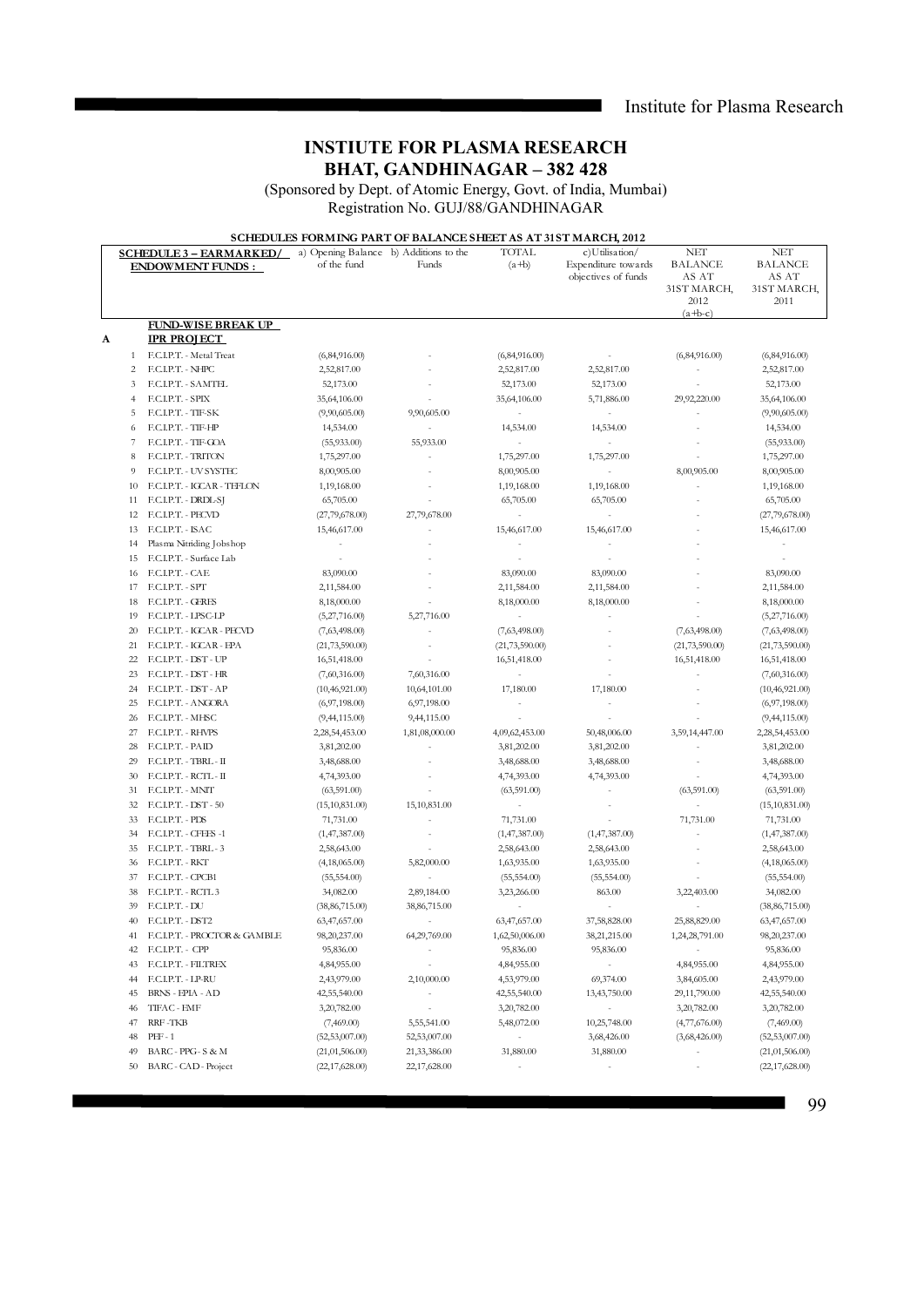# **INSTIUTE FOR PLASMA RESEARCH BHAT, GANDHINAGAR – 382 428**

SHIVES ON SOL 420<br>(Sponsored by Dept. of Atomic Energy, Govt. of India, Mumbai) Registration No. GUJ/88/GANDHINAGAR

| 51 | BARC - EED - Project            | (76, 28, 742.00)         | 22,703.00                | (76,06,039.00)   | 4,10,30,852.00           | (4,86,36,891.00)         | $-76,28,742.00$     |
|----|---------------------------------|--------------------------|--------------------------|------------------|--------------------------|--------------------------|---------------------|
| 52 | <b>IUAC-RF</b>                  | 1,93,684.00              |                          | 1,93,684.00      | 1,93,684.00              |                          | 1,93,684.00         |
| 53 | DST-TSG-GYRO-RF                 | 7,42,84,106.00           | 61,94,000.00             | 8,04,78,106.00   | 91,07,418.00             | 7,13,70,688.00           | 7,42,84,106.00      |
| 54 | DST-DADD                        | 96,097.00                |                          | 96,097.00        | $\overline{\phantom{a}}$ | 96,097.00                | 96,097.00           |
| 55 | DST - J.C. Bose Fellowship      | 14,53,292.00             | ×,                       | 14,53,292.00     | 8,04,759.00              | 6,48,533.00              | 14,53,292.00        |
| 56 | SSB - PKK-CSIR                  |                          | 1,50,000.00              | 1,50,000.00      | 1,50,000.00              |                          |                     |
| 57 | PRL - Planex CH <sub>2</sub>    | 4,98,994.00              |                          | 4,98,994.00      | $\overline{\phantom{a}}$ | 4,98,994.00              | 4,98,994.00         |
| 58 | DGFS-PhD                        |                          | 24,64,000.00             | 24,64,000.00     | 13,43,102.00             | 11,20,898.00             |                     |
| 59 | <b>ERC-IPR</b>                  |                          | 60,00,000.00             | 60,00,000.00     | 60,00,000.00             |                          |                     |
| 60 | FCIPT-STAS                      | 2,47,234.00              |                          | 2,47,234.00      | 1,06,157.00              | 1,41,077.00              | 2,47,234.00         |
| 61 | FCIPT-TATA Steel                | 49,677.00                | 9,44,275.00              | 9,93,952.00      | 9,93,952.00              |                          | 49,677.00           |
| 62 | FCIPT-BRNS                      | (1,10,430.00)            | 17,01,437.00             | 15,91,007.00     | 15,28,540.00             | 62,467.00                | (1,10,430.00)       |
| 63 | FCIPT-IIT-TM                    | (1,74,100.00)            | 4,50,000.00              | 2,75,900.00      | 3,697.00                 | 2,72,203.00              | (1,74,100.00)       |
| 64 | FCIPT-WRA                       | 38,018.00                |                          | 38,018.00        | 38,018.00                | ÷,                       | 38,018.00           |
| 65 | FCIPT-NIT                       | 84,203.00                | $\overline{\phantom{a}}$ | 84,203.00        | 64,124.00                | 20,079.00                | 84,203.00           |
| 66 | FCIPT-DST-IPT                   | 4,90,260.00              |                          | 4,90,260.00      | 34,903.00                | 4,55,357.00              | 4,90,260.00         |
| 67 | FCIPT-BPCL                      | 6,43,003.00              | 7,11,900.00              | 13,54,903.00     | 8,58,643.00              | 4,96,260.00              | 6,43,003.00         |
| 68 | FCIPT-SPIX-II                   | 72,22,345.00             | 25,10,585.00             | 97,32,930.00     | 69,15,750.00             | 28,17,180.00             | 72,22,345.00        |
| 69 | FCIPT-DU-CDPS                   | 30,03,029.00             | 20,00,000.00             | 50,03,029.00     | 12,41,077.00             | 37,61,952.00             | 30,03,029.00        |
| 70 | FCIPT-DU-PPNS                   | 24,45,401.00             | 16,50,000.00             | 40,95,401.00     | 7,84,225.00              | 33,11,176.00             | 24,45,401.00        |
| 71 | FCIPT-DU-WGPS                   | 21, 35, 131.00           | 20,00,000.00             | 41, 35, 131.00   | 16,54,424.00             | 24,80,707.00             | 21, 35, 131.00      |
| 72 | FCIPT-DU-SEPS                   | 34,85,738.00             | 20,00,000.00             | 54,85,738.00     | 8,50,294.00              | 46,35,444.00             | 34,85,738.00        |
| 73 | FCIPT-BRFST                     | 3,53,386.00              |                          | 3,53,386.00      | 2,73,916.00              | 79,470.00                | 3,53,386.00         |
| 74 | FCIPT-DST TRITION               | 28,55,754.00             | 2,658.00                 | 28,58,412.00     | 28,92,889.00             | (34, 477.00)             | 28,55,754.00        |
| 75 | FCIPT-LPSCI                     | 2,27,589.00              | $\blacksquare$           | 2,27,589.00      | 2,27,589.00              | $\overline{\phantom{a}}$ | 2,27,589.00         |
| 76 | FCIPT-RCTL-IV                   | $\overline{\phantom{a}}$ | 1,90,000.00              | 1,90,000.00      | $\bar{z}$                | 1,90,000.00              |                     |
| 77 | FCIPT-DST-IPT-FR                | 9,00,000.00              | 3,00,000.00              | 12,00,000.00     | 4,64,409.00              | 7,35,591.00              | 9,00,000.00         |
| 78 | FCIPT-DST-HIFED                 | 21,51,376.00             |                          | 21,51,376.00     | 48,637.00                | 21,02,739.00             | 21,51,376.00        |
| 79 | FCIPT-CORR                      | 14,50,000.00             | $\sim$                   | 14,50,000.00     | 16,40,548.00             | (1,90,548.00)            | 14,50,000.00        |
| 80 | FCIPT-EXCEL                     | 9,53,790.00              |                          | 9,53,790.00      | 83,251.00                | 8,70,539.00              | 9,53,790.00         |
| 81 | FCIPT-JU-BPPS                   | $\sim$                   | 2,75,000.00              | 2,75,000.00      | 1,51,268.00              | 1,23,732.00              |                     |
| 82 | FCIPT-DST-KULLU                 | ä,                       | 24,56,000.00             | 24,56,000.00     | 7,425.00                 | 24,48,575.00             |                     |
| 83 | FCIPT-DST-KH                    |                          | 23,12,000.00             | 23,12,000.00     | 29,839.00                | 22,82,161.00             |                     |
| 84 | FCIPT-DST-KU                    |                          | 3,00,000.00              | 3,00,000.00      | 30,692.00                | 2,69,308.00              |                     |
| 85 | FCIPT-SMIT                      | ä,                       | 1,81,800.00              | 1,81,800.00      | 12,789.00                | 1,69,011.00              |                     |
| 86 | FCIPT-DST-MANIRA                |                          | 12,00,000.00             | 12,00,000.00     | $\overline{\phantom{a}}$ | 12,00,000.00             |                     |
| 87 | FCIPT-DST-SPC                   | ä,                       | 34,63,900.00             | 34,63,900.00     | $\overline{\phantom{a}}$ | 34,63,900.00             |                     |
| 88 | FCIPT-ADA                       | ä,                       | 50,00,000.00             | 50,00,000.00     | 39,474.00                | 49,60,526.00             |                     |
| 89 | FCIPT-DST-PCS                   |                          | 22,61,250.00             | 22,61,250.00     | $\overline{\phantom{a}}$ | 22,61,250.00             |                     |
| 90 | DST/PAC                         | 2,78,634.00              | 1,05,000.00              | 3,83,634.00      | 1,47,475.00              | 2,36,159.00              | 2,78,634.00         |
| 91 | DST-SERC                        | 2,36,105.00              |                          | 2,36,105.00      |                          | 2,36,105.00              | 2,36,105.00         |
| 92 | Plasma Processing Fund          | 1,63,31,708.00           | 66,44,626.00             | 2,29,76,334.00   | 12,56,816.00             | 2,17,19,518.00           | 1,63,31,708.00      |
| 93 | Dr.Parvez Guzdar Fund           | $\overline{\phantom{a}}$ | 4,78,863.00              | 4,78,863.00      | ä,                       | 4,78,863.00              |                     |
|    |                                 |                          |                          |                  |                          |                          |                     |
| В  | CPP                             |                          |                          |                  |                          |                          |                     |
|    | <b>BRNS</b>                     | 3,25,747.00              | 8,135.00                 | 3,33,882.00      | 71,746.00                | 2,62,136.00              | 3,25,747.00         |
|    | Untide Fund                     | (2,26,057.00)            | 15,00,000.00             | 12,73,943.00     | 5,04,599.00              | 7,69,344.00              | (2,26,057.00)       |
|    | <b>CSIR</b> Project             | (1,21,210.00)            |                          | (1,21,210.00)    | $\sim$                   | (1,21,210.00)            | (1,21,210.00)       |
|    | <b>DST</b> Project              | $\blacksquare$           |                          |                  |                          |                          |                     |
| C  | <b>ITER</b> - India             |                          |                          |                  |                          |                          |                     |
|    |                                 |                          |                          |                  |                          |                          |                     |
|    | CODACTA1-ITERIO                 | 2,77,54,635.00           | 3,71,76,122.00           | 6,49,30,757.00   | 1,43,85,111.00           | 5,05,45,646.00           | 2,77,54,635.00      |
|    | TA-CAD-ENG/IN                   | (4, 84, 47, 328.00)      | 1,24,73,218.00           | (3,59,74,110.00) | 19,92,642.00             | (3,79,66,752.00)         | (4, 84, 47, 328.00) |
|    | ITER INDIA FUND                 | 3,21,23,887.00           | $\sim$                   | 3,21,23,887.00   | $\sim$                   | 3,21,23,887.00           | 3,21,23,887.00      |
|    | TA-FEEDER                       | (5,81,937.00)            | $\overline{\phantom{a}}$ | (5,81,937.00)    | $\overline{\phantom{a}}$ | (5,81,937.00)            | (5,81,937.00)       |
|    | <b>IO-SA-DPE</b>                | $\blacksquare$           | 35,26,691.00             | 35,26,691.00     | 4,743.00                 | 35,21,948.00             |                     |
|    | <b>IOTASK-SPMC</b>              | $\blacksquare$           |                          |                  | 23,20,822.00             | (23,20,822.00)           | $\blacksquare$      |
|    | <b>BALANCE FOR YEAR 2011-12</b> | 15.32.84.372.00          | 15.76.49.886.00          | 31.09.34.258.00  | 12,12,06,196.00          | 18.97.28.062.00          | 15.32.84.372.00     |
|    |                                 |                          |                          |                  |                          |                          |                     |

100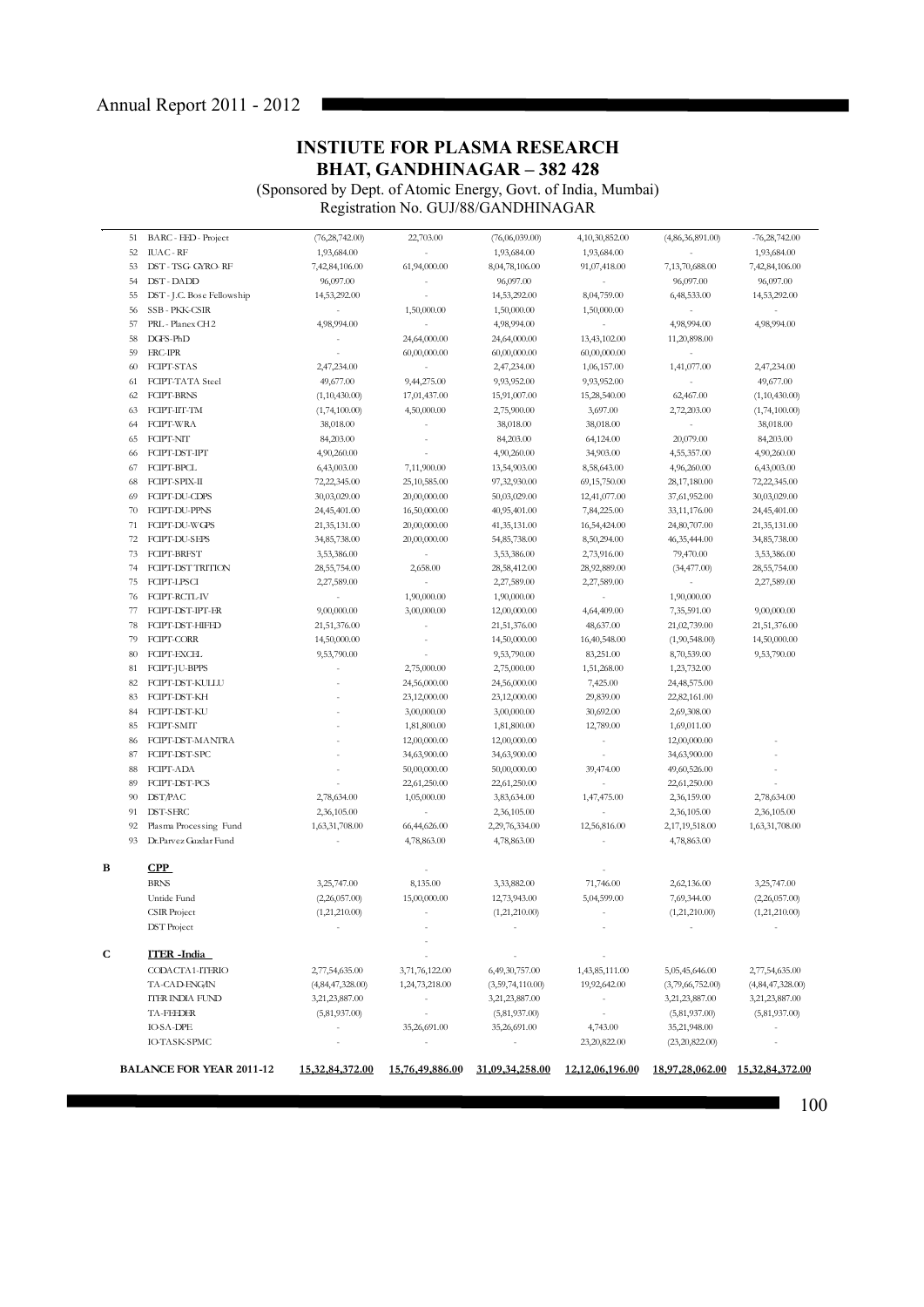(Sponsored by Dept. of Atomic Energy, Govt. of India, Mumbai) Registration No. GUJ/88/GANDHINAGAR

# **SCHEDULES FORMING PART OF BALANCE SHEET AS AT 31ST MARCH, 2012**

| <b>PARTICULARS</b>                                      | 2011-12         | 2010-11         |
|---------------------------------------------------------|-----------------|-----------------|
| <b>SCHEDULE 4 - CURRENT LIABILITIES AND PROVISIONS:</b> |                 |                 |
| <b>CURRENT LIABILITIES:</b>                             |                 |                 |
| 1. Sundry Creditors                                     |                 |                 |
| a) For Goods                                            | 40,03,570.00    | 73,60,761.00    |
| b) Others                                               |                 |                 |
| 2. Other Current Liabilities                            |                 |                 |
| a) Security Deposits                                    | 2,82,01,569.00  | 2,13,47,431.00  |
| b) Other Liabilities                                    | 31,00,249.00    | 60,01,371.00    |
| <b>TOTAL</b> (A)                                        | 3,53,05,388.00  | 3,47,09,563.00  |
| <b>B. PROVISIONS</b>                                    |                 |                 |
| 1. Gratuity                                             | 10,10,29,087.00 | 8,81,57,709.00  |
| 2. Superannuating/Pension                               | 40,58,68,145.00 | 32,69,29,608.00 |
| 3. Accumulated Leave Encashment                         | 9,27,43,718.00  | 7,75,51,560.00  |
| 4. Outstanding Expenses                                 | 97,61,826.00    | 1,17,61,655.00  |
| 5. Audit Fees Payable                                   | 2,76,282.00     | 1,93,025.00     |
|                                                         |                 |                 |
| <b>TOTAL</b> (B)                                        | 60,96,79,058.00 | 50,45,93,557.00 |
| $TOTAL (A+B)$                                           | 64,49,84,446.00 | 53,93,03,120.00 |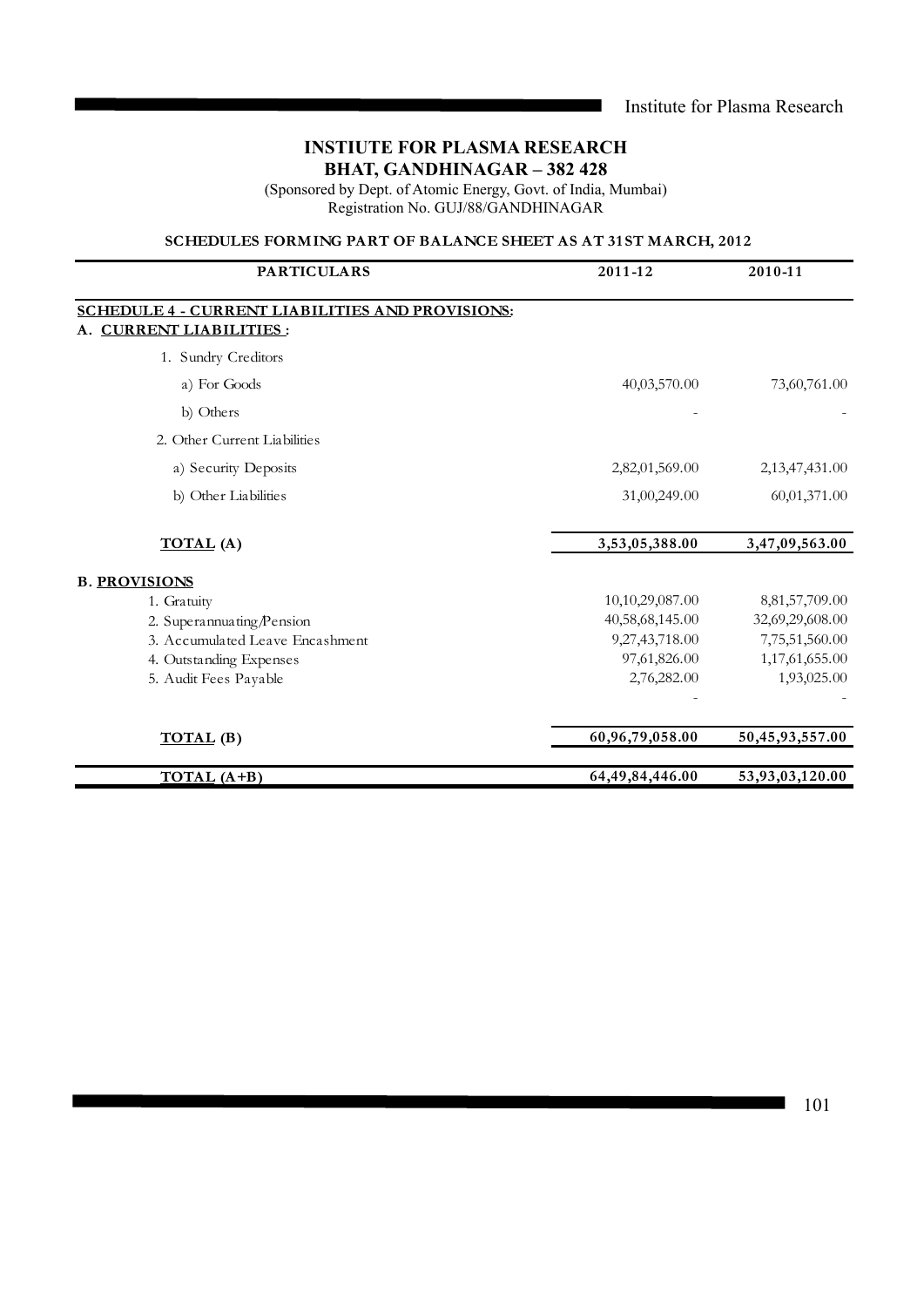|    |                                                         |                                                     |                                                           | (Sponsored by Dept. of Atomic Energy, Govt. of India, Mumbai)<br>INSTIUTE FOR PLASMA RESEARCH<br>BHAT, GANDHINAGAR - 382 428<br>Registration No. GUJ/88/GANDHINAGAR |                                   |                                                |                                    |                 |                                                                                                         |                                 |                                |
|----|---------------------------------------------------------|-----------------------------------------------------|-----------------------------------------------------------|---------------------------------------------------------------------------------------------------------------------------------------------------------------------|-----------------------------------|------------------------------------------------|------------------------------------|-----------------|---------------------------------------------------------------------------------------------------------|---------------------------------|--------------------------------|
|    |                                                         | <b>SCHED</b>                                        | ULES FORMING PART OF BALANCE SHEET AS AT 31ST MARCH, 2012 |                                                                                                                                                                     |                                   |                                                |                                    |                 |                                                                                                         |                                 |                                |
|    | <b>SCHEDULE 5 - FIXED ASSETS</b>                        |                                                     |                                                           |                                                                                                                                                                     |                                   |                                                |                                    |                 |                                                                                                         | NET BLOCK                       |                                |
|    | <b>DESCRIPTION</b>                                      | Consolidated Cost<br>as at beginning of<br>the year | year                                                      | Addition during the Ded. during the year Cost as at the year                                                                                                        | end                               | Consolidated up to<br>beginning of the<br>year | for the year                       | on deductions   | Total up to the<br>year end                                                                             | at the Current<br>year end<br>Š | As at the Previous<br>year end |
|    | FIXED ASSETS:                                           |                                                     |                                                           |                                                                                                                                                                     |                                   |                                                |                                    |                 |                                                                                                         |                                 |                                |
|    |                                                         |                                                     |                                                           |                                                                                                                                                                     |                                   |                                                |                                    |                 |                                                                                                         |                                 |                                |
|    | Freehold                                                |                                                     |                                                           |                                                                                                                                                                     |                                   |                                                |                                    |                 |                                                                                                         |                                 |                                |
|    | Bhat Land                                               | 56,75,519.00                                        |                                                           |                                                                                                                                                                     | 56,75,519.00                      |                                                |                                    |                 |                                                                                                         | 6,75,519.00                     | 56,75,519.00                   |
|    | 2. GIDC Land                                            | 83,52,433.00                                        |                                                           |                                                                                                                                                                     | 83,52,433.00                      |                                                |                                    |                 |                                                                                                         | 13,52,433.00                    | 83,52,433.00                   |
|    | 3. CPP Land                                             | 4,36,440.00                                         |                                                           |                                                                                                                                                                     | 4,36,440.00                       |                                                |                                    |                 |                                                                                                         | 4,36,440.00                     | 4,36,440.00                    |
|    | On Freehold Land<br><b>BUILDINGS</b>                    |                                                     |                                                           |                                                                                                                                                                     |                                   |                                                |                                    |                 |                                                                                                         |                                 |                                |
|    | t) Main Building                                        | 23,05,54,002.00                                     | 8,88,797.00                                               |                                                                                                                                                                     | 23,14,42,799.00                   | 5,01,80,710.00                                 | 38,04,531.00                       |                 | 5,39,85,241.00                                                                                          | 74,57,558.00                    | 18,03,73,292.00                |
|    | o) Guest House/Hostel Building                          | 5,57,96,008.00                                      |                                                           |                                                                                                                                                                     | 5,57,96,008.00                    | 4,25,389.00                                    | 13,68,138.00                       |                 | 17,93,527.00                                                                                            | 40,02,481.00                    | 5,53,70,619.00                 |
|    | Staff quarters                                          | 28,55,711.00                                        |                                                           |                                                                                                                                                                     | 28,55,711.00                      | 12,80,070.00                                   | 46,548.00                          |                 | 13,26,618.00                                                                                            | 5,29,093.00                     | 15,75,641.00                   |
|    | 1) FCIPT Building                                       | 7, 42, 89, 423.00                                   | 14,42,379.00                                              |                                                                                                                                                                     | 7,57,31,802.00                    |                                                | 6,17,214.00                        |                 | 6,17,214.00                                                                                             | 51,14,588.00                    | 7,42,89,423.00                 |
|    | :) Lab.Building                                         | 2,25,02,194.00                                      | 46,04,000.00                                              |                                                                                                                                                                     | 2,71,06,194.00                    | 78,10,161.00                                   | 4,92,443.00                        |                 | 83,02,604.00                                                                                            | ,88,03,590.00                   | 1,46,92,033.00                 |
|    | Addition Building                                       |                                                     | 71,695.00                                                 |                                                                                                                                                                     | 71,695.00                         |                                                |                                    |                 |                                                                                                         | 71,695.00                       |                                |
|    | 3) Approach Road                                        |                                                     | 39,27,112.00                                              |                                                                                                                                                                     | 39,27,112.00                      |                                                | 32,006.00                          |                 | 32,006.00                                                                                               | 38,95,106.00                    |                                |
|    | PLANT MACHINERY &                                       |                                                     |                                                           |                                                                                                                                                                     |                                   |                                                |                                    |                 |                                                                                                         |                                 |                                |
|    | <b>EQUIPMENTS</b>                                       |                                                     |                                                           |                                                                                                                                                                     |                                   |                                                |                                    |                 |                                                                                                         |                                 |                                |
|    | t) Scientific Equipments                                | 2,96,62,63,080.00                                   | 45,98,12,981.00                                           | 28,481.00                                                                                                                                                           | 3,42,60,47,580.00                 | 1,04,85,70,923.00                              | 14,56,42,718.00                    | 22,545.00       | 1,19,41,91,096.00                                                                                       | 2,43,18,56,484.00               | 1,91,76,92,157.00              |
|    | ) Workshop Equipments                                   | 66,09,877.00<br>1,90,926.00                         |                                                           | 5,51,418.00                                                                                                                                                         | 60,58,459.00                      | 37,44,686.00<br>00'0 <del>b</del> 8'12'1       | 2,20,242.00                        | 3,31,766.00     | 36,33,162.00                                                                                            | 24,25,297.00                    | 28,65,191.00                   |
|    | 1) Machinery & Equipment<br>:) Workshop Tools           | 1,01,23,804.00                                      |                                                           |                                                                                                                                                                     | ,01,23,804.00<br>1,90,926.00      | 44,98,177.00                                   | 5,29,819.00<br>1,086.00            |                 | 50,27,996.00<br>1,72,926.00                                                                             | 50,95,808.00<br>18,000.00       | 56,25,627.00<br>19,086.00      |
|    | :) Mechanical Works Equipment                           | 3,94,390.00                                         |                                                           |                                                                                                                                                                     | 3,94,390.00                       | 1,55,652.00                                    | 20,923.00                          |                 | 1,76,575.00                                                                                             | 2,17,815.00                     | 2,38,738.00                    |
|    | Vehicle                                                 | 4,37,833.00                                         |                                                           |                                                                                                                                                                     | 4,37,833.00                       | 3,96,958.00                                    | 7,460.00                           |                 | 4,04,418.00                                                                                             | 33,415.00                       | 40,875.00                      |
|    | <b>ORNITURE, FIXTURES</b>                               | 5,39,85,338.00                                      | 85,89,009.00                                              | 29,478.00                                                                                                                                                           | 6,24,44,869.00                    | 2,09,96,023.00                                 | 31,27,364.00                       | 21,157.00       | 2,40,02,230.00                                                                                          | 84,42,639.00                    | 3,27,62,102.00                 |
|    | OFFICE/GEN. EQUIPMENTS                                  | 2,09,79,929.00                                      | ,60,06,234.00                                             | 1,27,800.00                                                                                                                                                         | 3,68,58,363.00                    | ,22,94,055.00                                  | 12,80,877.00                       | 54,248.00       | ,35,20,684.00                                                                                           | 33,37,679.00                    | 89,13,088.00                   |
|    | <b>STV NEH ALL ARTITUDING</b>                           | 32,04,11,933.00                                     | 5,13,55,219.00                                            | 72,14,907.00                                                                                                                                                        | 36,45,52,244.00                   | 20,19,02,469.00                                | 4,37,26,084.00                     | 67,97,378.00    | 23,88,31,175.00                                                                                         | ,57,21,069.00                   | 1,85,09,464.00                 |
|    | STVNADO I/ SNOOR AN VNHT<br><b>TECTRIC INSTALLATION</b> | 15,68,73,693.00<br>1,34,93,552.00                   | 1,44,49,198.00<br>7,08,652.00                             | 1,11,380.00                                                                                                                                                         | 17,12,11,511.00<br>1,42,02,204.00 | 6,64,11,553.00<br>69,20,293.00                 | 68,77,135.00<br>3,54,631.00        | 36,171.00       | 7,32,52,517.00<br>72,74,924.00                                                                          | 79,58,994.00<br>59,27,280.00    | 9,04,62,140.00<br>65,73,259.00 |
|    |                                                         |                                                     |                                                           |                                                                                                                                                                     | 4,50,39,17,897.00                 |                                                |                                    |                 |                                                                                                         |                                 |                                |
|    | <b>TOTAL FOR CURRENT YEAR</b><br><b>PREVIOUS YEAR</b>   | 3,95,02,26,085.00<br>26,435.00                      | 56,18,55,276.00<br>40,38,90,607.00                        | 81,63,464.00                                                                                                                                                        | 26,085.00                         | 25,03,09,155.00<br>1,42,57,58,959.00           | 20,81,49,219.00<br>18,24,79,507.00 | 73,63,265.00    | ,62,65,44,913.00<br>42,57,58,958.00                                                                     | 2,87,73,72,983.00               | 2,52,44,67,127.00              |
| B. | CAPITAL WORK-IN-PROGRESS                                | 30,88,55,593.00                                     | 27,77,30,140.00                                           | 21,35,41,603.00                                                                                                                                                     | 37,30,44,130.00                   |                                                |                                    | 37,30,44,130.00 |                                                                                                         | ,30,44,130.00                   |                                |
|    | <b>TOTAL</b>                                            | 4,25,90,81,678.00                                   | 83,95,85,416.00                                           | 22,17,05,067.00                                                                                                                                                     |                                   |                                                |                                    |                 | 4,87,69,62,027.00 1,42,57,58,959.00 20,81,49,219.00 38,04,07,395.00 1,62,65,44,913.00 3,24,04,17,113.00 |                                 | 2,83,33,22,720.00              |

 $\overline{\phantom{a}}$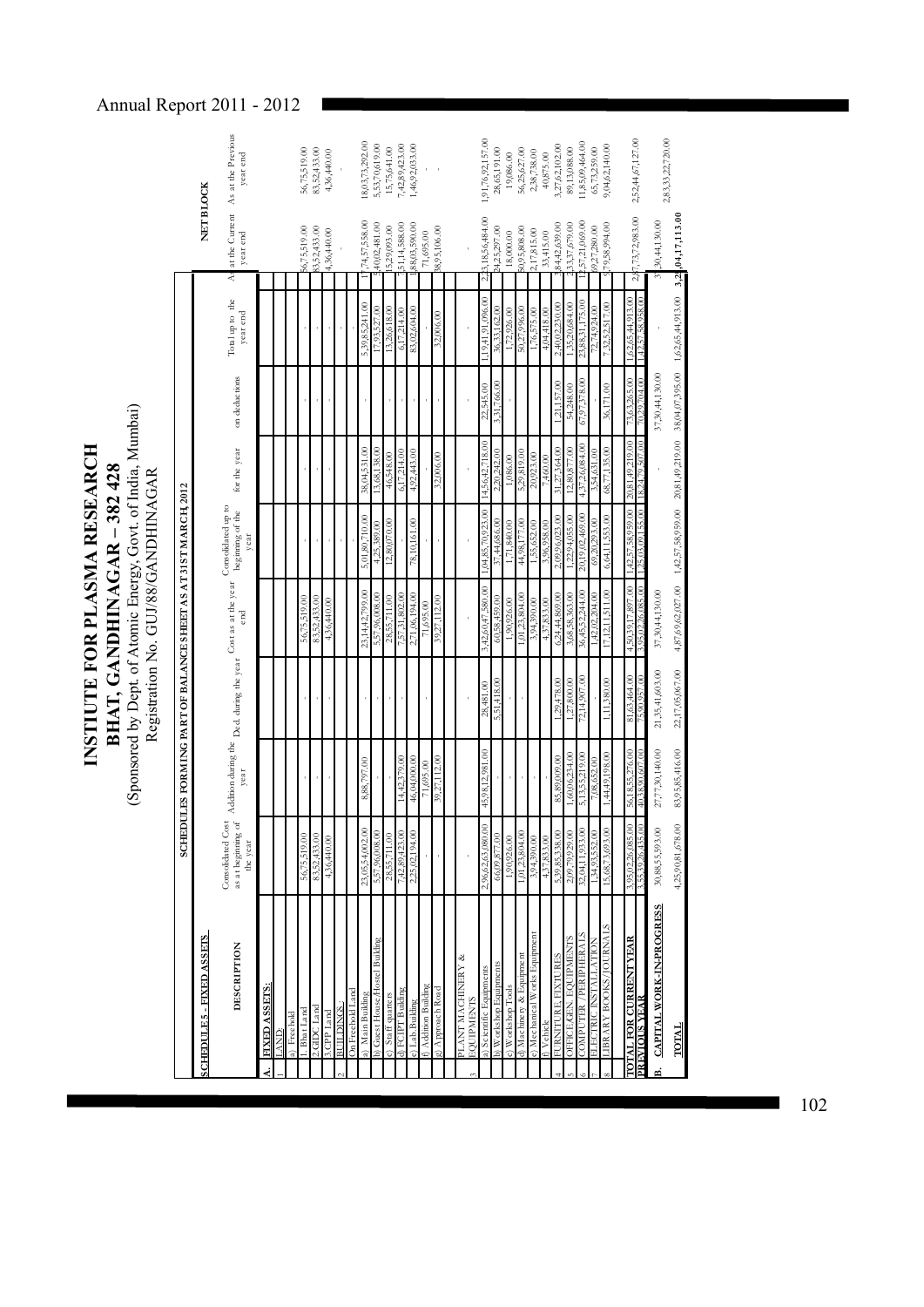# **INSTIUTE FOR PLASMA RESEARCH BHAT, GANDHINAGAR – 382 428**

(Sponsored by Dept. of Atomic Energy, Govt. of India, Mumbai) Registration No. GUJ/88/GANDHINAGAR

| SCHEDULES FORMING PART OF BALANCE SHEET AS AT 31ST MARCH, 2012                         |                                        |                                            |
|----------------------------------------------------------------------------------------|----------------------------------------|--------------------------------------------|
| <b>PARTICULARS</b>                                                                     | 2011-2012                              | 2010-11                                    |
| <u>SCHEDULE 6 - CURRENT ASSETS, LOANS, ADVANCES ETC:</u>                               |                                        |                                            |
| <b>CURRENT ASSETS:</b>                                                                 |                                        |                                            |
| 1. Inventories:                                                                        |                                        |                                            |
| a) Stores and spares                                                                   | 67, 47, 259.00                         | 71,55,567.00                               |
| 2. Cash balances in hand (including cheques/drafts and imprest)                        |                                        |                                            |
| IPR                                                                                    | 92,777.00                              | 67,910.00                                  |
| ITER-India                                                                             | 59,405.00                              | 45,829.00                                  |
| <b>CPP</b>                                                                             | 2,443.00                               | 758.00                                     |
| 3. Bank Balances:                                                                      |                                        |                                            |
| a) With Scheduled Banks:                                                               |                                        |                                            |
| - On Current Accounts                                                                  |                                        |                                            |
| State Bank of India, IPR Branch, Gandhinagar (IPR)                                     | 3,47,63,724.00                         | 4,07,89,078.00                             |
| State Bank of India, Naroda Branch, Ahmedabad (IPR)                                    | 3,05,00,138.00                         | 1,24,93,317.00                             |
| State Bank of India, IPR Branch, Gandhinagar (ITER-India)                              | 24,51,073.00                           | 4,00,84,905.00                             |
| State Bank of India, Naroda Branch, Ahmedabad (ITER-India)                             | 24,71,120.00                           | 1,03,00,220.00                             |
| State Bank of India, Sonapur, Guwahati (CPP-IPR)                                       | 91,07,761.00                           | 1,79,27,248.00                             |
| State Bank of India, CPP, Guwahati<br>State Bank of India, PRF, Guwahati               | 23,89,857.00                           | 73, 13, 148.00                             |
|                                                                                        | 32,50,712.00                           | 31,29,621.00                               |
| - On Deposit Accounts                                                                  |                                        |                                            |
| State Bank of India - (IPR)<br>State Bank of India - (ITER-India)                      | 1,10,33,03,953.00<br>2,75,25,50,489.00 | 82,76,36,366.00<br>1,79,32,67,513.00       |
| State Bank of India - (CPP-IPR)                                                        | 50,00,000.00                           |                                            |
| - On Savings Accounts                                                                  |                                        |                                            |
| State Bank of India, S.B. No 30767137485                                               | 5,25,12,963.00                         | 69,65,934.00                               |
|                                                                                        |                                        |                                            |
| TOTAL (A)                                                                              | 4,00,52,03,674.00                      | 2,76,71,77,414.00                          |
| <b>B. LOANS, ADVANCES AND OTHER ASSETS:</b>                                            |                                        |                                            |
| 1. Loans:                                                                              |                                        |                                            |
| a) Staff                                                                               |                                        |                                            |
| House Building Advance (Including accrued interest)                                    | 2,65,96,356.00                         | 2,77,19,271.00                             |
| Computer Advance (Including accrued interest)                                          | 1,15,40,992.00                         | 1,14,85,444.00                             |
| Vehicle Advance (Including accrued interest)                                           | 55,99,469.00                           | 57,82,496.00                               |
| 2. Advances and amounts recoverable in cash or in kind or for value to be received:    |                                        |                                            |
| a) Advances to Non Govt. Contractors & Suppliers (Including adv.<br>for Capital Works) | 1, 11, 58, 74, 673. 00                 | 62, 36, 42, 052. 00                        |
| b) Advances to Govt. Institutions/Organisations                                        | 78, 74, 84, 315.00                     | 68, 61, 18, 441. 00                        |
| (Refer Note 5 of Schedule-14)                                                          |                                        |                                            |
| c) Deposit with Government Authorities                                                 | 63,09,473.00                           | 63,09,473.00                               |
| d) Deposit with Others                                                                 | 37,94,093.00                           | 37,43,093.00                               |
| d) Telephone Recovery                                                                  | 905.00                                 | 1,112.00                                   |
| e) TDS                                                                                 | 12,32,480.00                           | 10,04,957.00                               |
| f) Advance for Travelling Expenses                                                     | 2,90,84,408.00                         | 1,51,74,885.00                             |
| g) General Advance                                                                     | 4,64,364.00                            | 3,18,164.00                                |
| h) Festival Advance                                                                    | 53,700.00                              | 46,620.00                                  |
| i) LTC Advance                                                                         | 16,55,194.00                           | 6,58,154.00                                |
| i) Medical Recovery                                                                    | 16,784.00                              | 1,115.00                                   |
| k) CPP-NPS                                                                             |                                        | 1,55,662.00                                |
| I) Prepaid Expenses                                                                    | 17,39,219.00                           |                                            |
| 3. Income Accrued:                                                                     |                                        |                                            |
| a) On Bank Fixed Deposits                                                              | 4,20,66,710.00                         | 3,38,04,017.00                             |
|                                                                                        |                                        |                                            |
| <b>TOTAL (B)</b><br><b>TOTAL (A+B)</b>                                                 | 2,03,35,13,135.00<br>6,03,87,16,809.00 | 1,41,59,64,956.00<br>4, 18, 31, 42, 370.00 |

103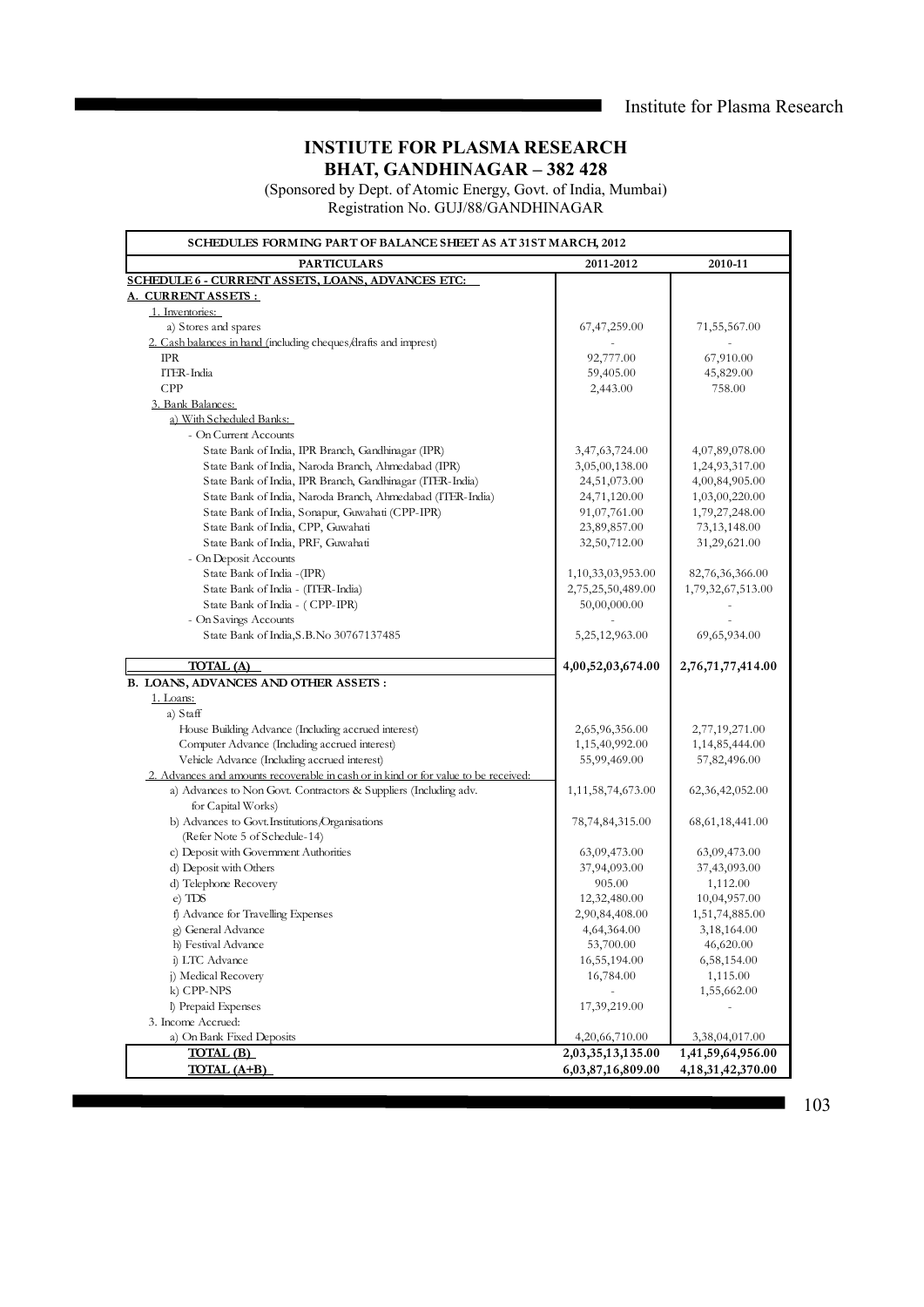(Sponsored by Dept. of Atomic Energy, Govt. of India, Mumbai) Registration No. GUJ/88/GANDHINAGAR

# **SCHEDULES FORMING PART OF INCOME & EXPENDITURE FOR THE YEAR ENDED 31ST MARCH, 2012**

| <b>PARTICULARS</b>                                             | 2011-12           | 2010-11           |
|----------------------------------------------------------------|-------------------|-------------------|
| <b>SCHEDULE 7 - GRANTS SUBSIDIES:</b>                          |                   |                   |
| (Irrevocable Grants & Subsidies Received)                      |                   |                   |
| 1) Central Government (Dept. of Atomic Energy, Govt. of India) | 4,51,64,00,000.00 | 3,82,63,00,000.00 |
| <b>TOTAL</b>                                                   | 4,51,64,00,000.00 | 3,82,63,00,000.00 |
| <b>SCHEDULE 8 - INTEREST EARNED:</b>                           |                   |                   |
| 1) On Term Deposits & Savings Deposits:                        |                   |                   |
| a) With Scheduled Banks                                        | 19,74,28,818.00   | 7,62,16,113.00    |
| 2) On Loans:                                                   |                   |                   |
| a) Employees/Staff                                             |                   |                   |
| - On Vehicle Advance                                           | 3,19,389.00       | 3,16,099.00       |
| - On Computer Advance                                          | 6,50,688.00       | 6,58,660.00       |
| - On House Building Advance                                    | 12,23,104.00      | 12,20,675.00      |
| <b>TOTAL</b>                                                   | 19,96,21,999.00   | 7,84,11,547.00    |
| <b>SCHEDULE 9 - OTHER INCOME:</b>                              |                   |                   |
| Miscellaneous Income<br>1)                                     | 2,09,050.00       | 2,06,695.00       |
| 2) Rent                                                        | 1,63,411.00       | 81,047.00         |
| 3) Royalty & Tranfer Fee Income                                | 10,52,235.00      | 41,55,532.00      |
| <b>TOTAL</b>                                                   | 14,24,696.00      | 44, 43, 274.00    |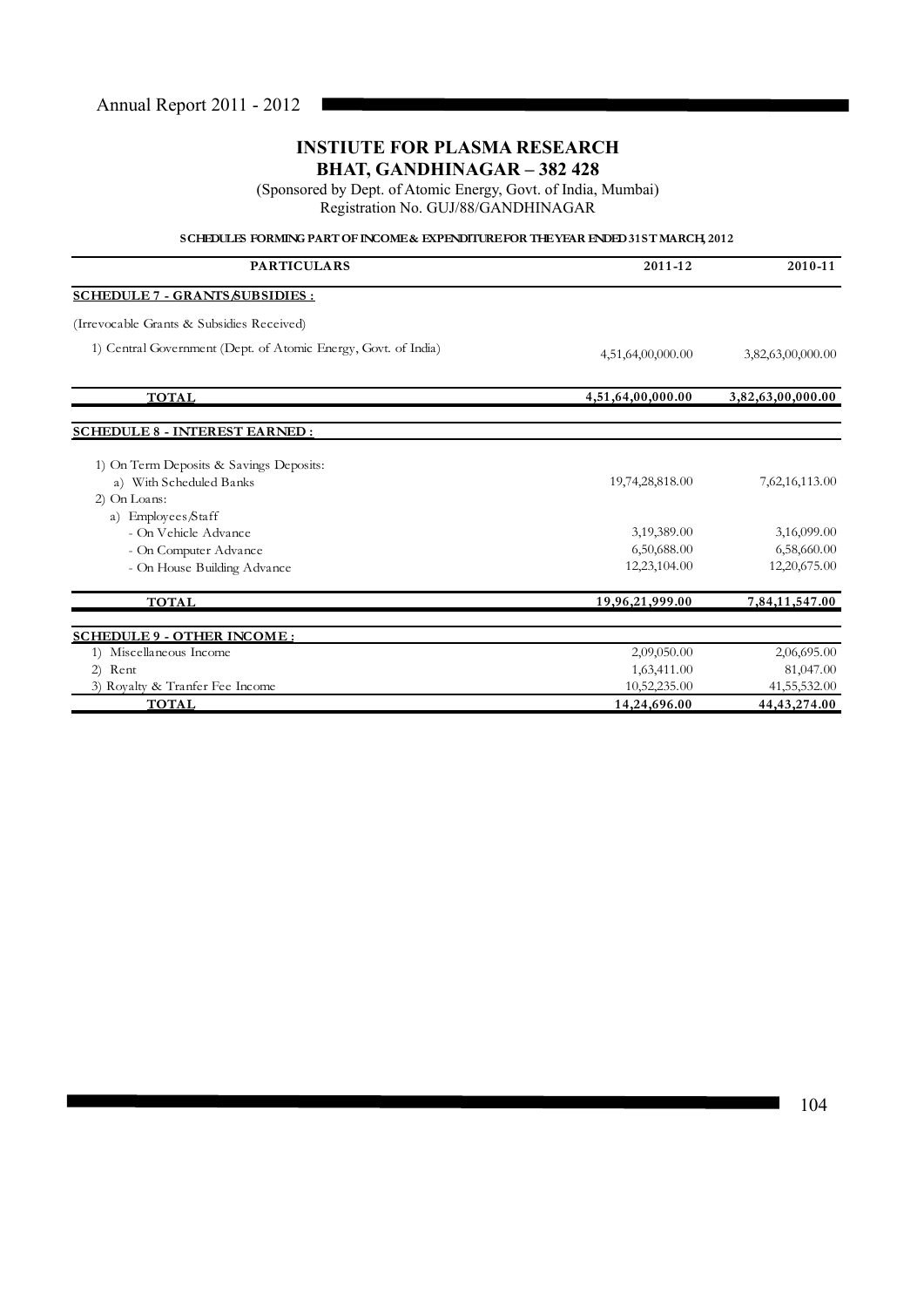# **INSTIUTE FOR PLASMA RESEARCH BHAT, GANDHINAGAR – 382 428**

(Sponsored by Dept. of Atomic Energy, Govt. of India, Mumbai) Registration No. GUJ/88/GANDHINAGAR

# SCHEDULES FORMING PART OF INCOME & EXPENDITURE FOR THE YEAR 31ST MARCH, 2012

| a) Salaries and Wages<br>22, 13, 34, 136.00<br>23,70,32,643.00<br>b) Allowances and Bonus<br>19,60,20,556.00<br>14,92,14,344.00<br>c) Contribution to Provident Fund<br>1,51,40,022.00<br>1,20,72,559.00<br>d) Staff Welfare Expenses<br>2,19,545.00<br>2,85,166.00<br>e) Expenses on Employees' Retirement and Terminal Benefits<br>10,87,75,824.00<br>14, 16, 69, 182. 00<br>1,13,963.00<br>f) NPS charges<br>1,17,872.00<br>Less: PF Contribution Receipt for PF Trust on Option change CPF to GPF<br>(1,02,44,635.00)<br>(2,05,47,497.00)<br><b>TOTAL</b><br>53,14,25,032.00<br>51,97,78,648.00<br><u>SCHEDULE 11 - OTHER ADMINISTRATIVE EXPENSES ETC. :</u><br>15, 18, 79, 441.00<br>16,56,21,276.00<br>a) Purchases- Consumable Stores & Spares<br>b) Electricity and Power<br>4,49,63,527.00<br>5,67,94,372.00<br>c) Repairs and Maintenance<br>5,28,69,730.00<br>4,12,10,860.00<br>d) Rent, Rates and taxes<br>1,35,42,759.00<br>1,27,36,684.00<br>e) Transport Hire Charges<br>1,81,98,159.00<br>1,65,77,238.00<br>f) Postage & Telegraph<br>5,73,715.00<br>5,61,940.00<br>Telephone and Trunck<br>49,33,002.00<br>35,82,342.00<br>g)<br>h) Printing and Stationary<br>17,53,215.00<br>20,37,913.00<br>i) Travelling and conveyance Expenses<br>1,31,04,795.00<br>1,70,04,337.00<br>Travelling Expenses-International<br>3,62,40,594.00<br>2,93,24,068.00<br>$\mathbf{j}$<br>k) T.A.to Candidates<br>5,54,762.00<br>2,51,010.00<br>I) Expenses on Seminar/Workshops<br>29,31,648.00<br>34,83,711.00<br>m) Membership<br>76,979.00<br>38,303.00<br>n) Auditors Remuneration - Internal<br>1,57,892.00<br>82,725.00<br>Auditors Remuneration - Statutory<br>1,40,450.00<br>1,10,300.00<br>O)<br><b>Entertainment Expenses</b><br>15,22,998.00<br>10,71,814.00<br>(p)<br>Professional/Legal Charges<br>5,67,324.00<br>6,12,814.00<br>q)<br>r) Security Expenses<br>95,28,885.00<br>78,02,924.00<br>Freight and Cartage Expenses<br>13,08,240.00<br>12,84,987.00<br>s)<br>Visiting Scientist Expenses<br>t)<br>17,69,696.00<br>25,99,983.00<br>u) Advertisement and Publicity<br>60,94,509.00<br>56,06,524.00<br>Others-Misc. Expenses<br>89,028.00<br>2,82,837.00<br>V)<br>w) Book Grant to Research Student<br>7,86,894.00<br>86,408.00<br>x) Short term Research Programme<br>6,79,086.00<br>1,84,508.00<br>y) Honorarium<br>4,60,482.00<br>2,77,256.00<br>z) Medical Expenses<br>87,90,687.00<br>71,20,146.00<br>aa) Leveries<br>7,712.00<br>1,00,236.00<br>ab) Bank Charges<br>5,84,582.00<br>18,75,855.00<br>ac) Cylinder Hire Charges<br>1,06,322.00<br>93,064.00<br>ad) Wages<br>1,62,97,412.00<br>1,06,79,778.00<br>ae) Canteen Subsidy<br>17,64,997.00<br>17,06,838.00<br>af) Printing & Publication<br>6,46,608.00<br>12,55,143.00<br>ag) Collobrative Research Expenses<br>79,18,722.00<br>5,10,50,619.00<br>14,60,35,387.00<br>ah) Technical & Professional Consultancy<br>3,02,27,243.00 | <b>PARTICULARS</b>                           | 2011-12 | 2010-11 |
|-------------------------------------------------------------------------------------------------------------------------------------------------------------------------------------------------------------------------------------------------------------------------------------------------------------------------------------------------------------------------------------------------------------------------------------------------------------------------------------------------------------------------------------------------------------------------------------------------------------------------------------------------------------------------------------------------------------------------------------------------------------------------------------------------------------------------------------------------------------------------------------------------------------------------------------------------------------------------------------------------------------------------------------------------------------------------------------------------------------------------------------------------------------------------------------------------------------------------------------------------------------------------------------------------------------------------------------------------------------------------------------------------------------------------------------------------------------------------------------------------------------------------------------------------------------------------------------------------------------------------------------------------------------------------------------------------------------------------------------------------------------------------------------------------------------------------------------------------------------------------------------------------------------------------------------------------------------------------------------------------------------------------------------------------------------------------------------------------------------------------------------------------------------------------------------------------------------------------------------------------------------------------------------------------------------------------------------------------------------------------------------------------------------------------------------------------------------------------------------------------------------------------------------------------------------------------------------------------------------------------------------------------------------------------------------------------------------------------------------------------------------------------------------------------------------------------------------------------------------------------------------------------------------|----------------------------------------------|---------|---------|
|                                                                                                                                                                                                                                                                                                                                                                                                                                                                                                                                                                                                                                                                                                                                                                                                                                                                                                                                                                                                                                                                                                                                                                                                                                                                                                                                                                                                                                                                                                                                                                                                                                                                                                                                                                                                                                                                                                                                                                                                                                                                                                                                                                                                                                                                                                                                                                                                                                                                                                                                                                                                                                                                                                                                                                                                                                                                                                             | <b>SCHEDULE 10 - ESTABLISHMENT EXPENSES:</b> |         |         |
|                                                                                                                                                                                                                                                                                                                                                                                                                                                                                                                                                                                                                                                                                                                                                                                                                                                                                                                                                                                                                                                                                                                                                                                                                                                                                                                                                                                                                                                                                                                                                                                                                                                                                                                                                                                                                                                                                                                                                                                                                                                                                                                                                                                                                                                                                                                                                                                                                                                                                                                                                                                                                                                                                                                                                                                                                                                                                                             |                                              |         |         |
|                                                                                                                                                                                                                                                                                                                                                                                                                                                                                                                                                                                                                                                                                                                                                                                                                                                                                                                                                                                                                                                                                                                                                                                                                                                                                                                                                                                                                                                                                                                                                                                                                                                                                                                                                                                                                                                                                                                                                                                                                                                                                                                                                                                                                                                                                                                                                                                                                                                                                                                                                                                                                                                                                                                                                                                                                                                                                                             |                                              |         |         |
|                                                                                                                                                                                                                                                                                                                                                                                                                                                                                                                                                                                                                                                                                                                                                                                                                                                                                                                                                                                                                                                                                                                                                                                                                                                                                                                                                                                                                                                                                                                                                                                                                                                                                                                                                                                                                                                                                                                                                                                                                                                                                                                                                                                                                                                                                                                                                                                                                                                                                                                                                                                                                                                                                                                                                                                                                                                                                                             |                                              |         |         |
|                                                                                                                                                                                                                                                                                                                                                                                                                                                                                                                                                                                                                                                                                                                                                                                                                                                                                                                                                                                                                                                                                                                                                                                                                                                                                                                                                                                                                                                                                                                                                                                                                                                                                                                                                                                                                                                                                                                                                                                                                                                                                                                                                                                                                                                                                                                                                                                                                                                                                                                                                                                                                                                                                                                                                                                                                                                                                                             |                                              |         |         |
|                                                                                                                                                                                                                                                                                                                                                                                                                                                                                                                                                                                                                                                                                                                                                                                                                                                                                                                                                                                                                                                                                                                                                                                                                                                                                                                                                                                                                                                                                                                                                                                                                                                                                                                                                                                                                                                                                                                                                                                                                                                                                                                                                                                                                                                                                                                                                                                                                                                                                                                                                                                                                                                                                                                                                                                                                                                                                                             |                                              |         |         |
|                                                                                                                                                                                                                                                                                                                                                                                                                                                                                                                                                                                                                                                                                                                                                                                                                                                                                                                                                                                                                                                                                                                                                                                                                                                                                                                                                                                                                                                                                                                                                                                                                                                                                                                                                                                                                                                                                                                                                                                                                                                                                                                                                                                                                                                                                                                                                                                                                                                                                                                                                                                                                                                                                                                                                                                                                                                                                                             |                                              |         |         |
|                                                                                                                                                                                                                                                                                                                                                                                                                                                                                                                                                                                                                                                                                                                                                                                                                                                                                                                                                                                                                                                                                                                                                                                                                                                                                                                                                                                                                                                                                                                                                                                                                                                                                                                                                                                                                                                                                                                                                                                                                                                                                                                                                                                                                                                                                                                                                                                                                                                                                                                                                                                                                                                                                                                                                                                                                                                                                                             |                                              |         |         |
|                                                                                                                                                                                                                                                                                                                                                                                                                                                                                                                                                                                                                                                                                                                                                                                                                                                                                                                                                                                                                                                                                                                                                                                                                                                                                                                                                                                                                                                                                                                                                                                                                                                                                                                                                                                                                                                                                                                                                                                                                                                                                                                                                                                                                                                                                                                                                                                                                                                                                                                                                                                                                                                                                                                                                                                                                                                                                                             |                                              |         |         |
|                                                                                                                                                                                                                                                                                                                                                                                                                                                                                                                                                                                                                                                                                                                                                                                                                                                                                                                                                                                                                                                                                                                                                                                                                                                                                                                                                                                                                                                                                                                                                                                                                                                                                                                                                                                                                                                                                                                                                                                                                                                                                                                                                                                                                                                                                                                                                                                                                                                                                                                                                                                                                                                                                                                                                                                                                                                                                                             |                                              |         |         |
|                                                                                                                                                                                                                                                                                                                                                                                                                                                                                                                                                                                                                                                                                                                                                                                                                                                                                                                                                                                                                                                                                                                                                                                                                                                                                                                                                                                                                                                                                                                                                                                                                                                                                                                                                                                                                                                                                                                                                                                                                                                                                                                                                                                                                                                                                                                                                                                                                                                                                                                                                                                                                                                                                                                                                                                                                                                                                                             |                                              |         |         |
|                                                                                                                                                                                                                                                                                                                                                                                                                                                                                                                                                                                                                                                                                                                                                                                                                                                                                                                                                                                                                                                                                                                                                                                                                                                                                                                                                                                                                                                                                                                                                                                                                                                                                                                                                                                                                                                                                                                                                                                                                                                                                                                                                                                                                                                                                                                                                                                                                                                                                                                                                                                                                                                                                                                                                                                                                                                                                                             |                                              |         |         |
|                                                                                                                                                                                                                                                                                                                                                                                                                                                                                                                                                                                                                                                                                                                                                                                                                                                                                                                                                                                                                                                                                                                                                                                                                                                                                                                                                                                                                                                                                                                                                                                                                                                                                                                                                                                                                                                                                                                                                                                                                                                                                                                                                                                                                                                                                                                                                                                                                                                                                                                                                                                                                                                                                                                                                                                                                                                                                                             |                                              |         |         |
|                                                                                                                                                                                                                                                                                                                                                                                                                                                                                                                                                                                                                                                                                                                                                                                                                                                                                                                                                                                                                                                                                                                                                                                                                                                                                                                                                                                                                                                                                                                                                                                                                                                                                                                                                                                                                                                                                                                                                                                                                                                                                                                                                                                                                                                                                                                                                                                                                                                                                                                                                                                                                                                                                                                                                                                                                                                                                                             |                                              |         |         |
|                                                                                                                                                                                                                                                                                                                                                                                                                                                                                                                                                                                                                                                                                                                                                                                                                                                                                                                                                                                                                                                                                                                                                                                                                                                                                                                                                                                                                                                                                                                                                                                                                                                                                                                                                                                                                                                                                                                                                                                                                                                                                                                                                                                                                                                                                                                                                                                                                                                                                                                                                                                                                                                                                                                                                                                                                                                                                                             |                                              |         |         |
|                                                                                                                                                                                                                                                                                                                                                                                                                                                                                                                                                                                                                                                                                                                                                                                                                                                                                                                                                                                                                                                                                                                                                                                                                                                                                                                                                                                                                                                                                                                                                                                                                                                                                                                                                                                                                                                                                                                                                                                                                                                                                                                                                                                                                                                                                                                                                                                                                                                                                                                                                                                                                                                                                                                                                                                                                                                                                                             |                                              |         |         |
|                                                                                                                                                                                                                                                                                                                                                                                                                                                                                                                                                                                                                                                                                                                                                                                                                                                                                                                                                                                                                                                                                                                                                                                                                                                                                                                                                                                                                                                                                                                                                                                                                                                                                                                                                                                                                                                                                                                                                                                                                                                                                                                                                                                                                                                                                                                                                                                                                                                                                                                                                                                                                                                                                                                                                                                                                                                                                                             |                                              |         |         |
|                                                                                                                                                                                                                                                                                                                                                                                                                                                                                                                                                                                                                                                                                                                                                                                                                                                                                                                                                                                                                                                                                                                                                                                                                                                                                                                                                                                                                                                                                                                                                                                                                                                                                                                                                                                                                                                                                                                                                                                                                                                                                                                                                                                                                                                                                                                                                                                                                                                                                                                                                                                                                                                                                                                                                                                                                                                                                                             |                                              |         |         |
|                                                                                                                                                                                                                                                                                                                                                                                                                                                                                                                                                                                                                                                                                                                                                                                                                                                                                                                                                                                                                                                                                                                                                                                                                                                                                                                                                                                                                                                                                                                                                                                                                                                                                                                                                                                                                                                                                                                                                                                                                                                                                                                                                                                                                                                                                                                                                                                                                                                                                                                                                                                                                                                                                                                                                                                                                                                                                                             |                                              |         |         |
|                                                                                                                                                                                                                                                                                                                                                                                                                                                                                                                                                                                                                                                                                                                                                                                                                                                                                                                                                                                                                                                                                                                                                                                                                                                                                                                                                                                                                                                                                                                                                                                                                                                                                                                                                                                                                                                                                                                                                                                                                                                                                                                                                                                                                                                                                                                                                                                                                                                                                                                                                                                                                                                                                                                                                                                                                                                                                                             |                                              |         |         |
|                                                                                                                                                                                                                                                                                                                                                                                                                                                                                                                                                                                                                                                                                                                                                                                                                                                                                                                                                                                                                                                                                                                                                                                                                                                                                                                                                                                                                                                                                                                                                                                                                                                                                                                                                                                                                                                                                                                                                                                                                                                                                                                                                                                                                                                                                                                                                                                                                                                                                                                                                                                                                                                                                                                                                                                                                                                                                                             |                                              |         |         |
|                                                                                                                                                                                                                                                                                                                                                                                                                                                                                                                                                                                                                                                                                                                                                                                                                                                                                                                                                                                                                                                                                                                                                                                                                                                                                                                                                                                                                                                                                                                                                                                                                                                                                                                                                                                                                                                                                                                                                                                                                                                                                                                                                                                                                                                                                                                                                                                                                                                                                                                                                                                                                                                                                                                                                                                                                                                                                                             |                                              |         |         |
|                                                                                                                                                                                                                                                                                                                                                                                                                                                                                                                                                                                                                                                                                                                                                                                                                                                                                                                                                                                                                                                                                                                                                                                                                                                                                                                                                                                                                                                                                                                                                                                                                                                                                                                                                                                                                                                                                                                                                                                                                                                                                                                                                                                                                                                                                                                                                                                                                                                                                                                                                                                                                                                                                                                                                                                                                                                                                                             |                                              |         |         |
|                                                                                                                                                                                                                                                                                                                                                                                                                                                                                                                                                                                                                                                                                                                                                                                                                                                                                                                                                                                                                                                                                                                                                                                                                                                                                                                                                                                                                                                                                                                                                                                                                                                                                                                                                                                                                                                                                                                                                                                                                                                                                                                                                                                                                                                                                                                                                                                                                                                                                                                                                                                                                                                                                                                                                                                                                                                                                                             |                                              |         |         |
|                                                                                                                                                                                                                                                                                                                                                                                                                                                                                                                                                                                                                                                                                                                                                                                                                                                                                                                                                                                                                                                                                                                                                                                                                                                                                                                                                                                                                                                                                                                                                                                                                                                                                                                                                                                                                                                                                                                                                                                                                                                                                                                                                                                                                                                                                                                                                                                                                                                                                                                                                                                                                                                                                                                                                                                                                                                                                                             |                                              |         |         |
|                                                                                                                                                                                                                                                                                                                                                                                                                                                                                                                                                                                                                                                                                                                                                                                                                                                                                                                                                                                                                                                                                                                                                                                                                                                                                                                                                                                                                                                                                                                                                                                                                                                                                                                                                                                                                                                                                                                                                                                                                                                                                                                                                                                                                                                                                                                                                                                                                                                                                                                                                                                                                                                                                                                                                                                                                                                                                                             |                                              |         |         |
|                                                                                                                                                                                                                                                                                                                                                                                                                                                                                                                                                                                                                                                                                                                                                                                                                                                                                                                                                                                                                                                                                                                                                                                                                                                                                                                                                                                                                                                                                                                                                                                                                                                                                                                                                                                                                                                                                                                                                                                                                                                                                                                                                                                                                                                                                                                                                                                                                                                                                                                                                                                                                                                                                                                                                                                                                                                                                                             |                                              |         |         |
|                                                                                                                                                                                                                                                                                                                                                                                                                                                                                                                                                                                                                                                                                                                                                                                                                                                                                                                                                                                                                                                                                                                                                                                                                                                                                                                                                                                                                                                                                                                                                                                                                                                                                                                                                                                                                                                                                                                                                                                                                                                                                                                                                                                                                                                                                                                                                                                                                                                                                                                                                                                                                                                                                                                                                                                                                                                                                                             |                                              |         |         |
|                                                                                                                                                                                                                                                                                                                                                                                                                                                                                                                                                                                                                                                                                                                                                                                                                                                                                                                                                                                                                                                                                                                                                                                                                                                                                                                                                                                                                                                                                                                                                                                                                                                                                                                                                                                                                                                                                                                                                                                                                                                                                                                                                                                                                                                                                                                                                                                                                                                                                                                                                                                                                                                                                                                                                                                                                                                                                                             |                                              |         |         |
|                                                                                                                                                                                                                                                                                                                                                                                                                                                                                                                                                                                                                                                                                                                                                                                                                                                                                                                                                                                                                                                                                                                                                                                                                                                                                                                                                                                                                                                                                                                                                                                                                                                                                                                                                                                                                                                                                                                                                                                                                                                                                                                                                                                                                                                                                                                                                                                                                                                                                                                                                                                                                                                                                                                                                                                                                                                                                                             |                                              |         |         |
|                                                                                                                                                                                                                                                                                                                                                                                                                                                                                                                                                                                                                                                                                                                                                                                                                                                                                                                                                                                                                                                                                                                                                                                                                                                                                                                                                                                                                                                                                                                                                                                                                                                                                                                                                                                                                                                                                                                                                                                                                                                                                                                                                                                                                                                                                                                                                                                                                                                                                                                                                                                                                                                                                                                                                                                                                                                                                                             |                                              |         |         |
|                                                                                                                                                                                                                                                                                                                                                                                                                                                                                                                                                                                                                                                                                                                                                                                                                                                                                                                                                                                                                                                                                                                                                                                                                                                                                                                                                                                                                                                                                                                                                                                                                                                                                                                                                                                                                                                                                                                                                                                                                                                                                                                                                                                                                                                                                                                                                                                                                                                                                                                                                                                                                                                                                                                                                                                                                                                                                                             |                                              |         |         |
|                                                                                                                                                                                                                                                                                                                                                                                                                                                                                                                                                                                                                                                                                                                                                                                                                                                                                                                                                                                                                                                                                                                                                                                                                                                                                                                                                                                                                                                                                                                                                                                                                                                                                                                                                                                                                                                                                                                                                                                                                                                                                                                                                                                                                                                                                                                                                                                                                                                                                                                                                                                                                                                                                                                                                                                                                                                                                                             |                                              |         |         |
|                                                                                                                                                                                                                                                                                                                                                                                                                                                                                                                                                                                                                                                                                                                                                                                                                                                                                                                                                                                                                                                                                                                                                                                                                                                                                                                                                                                                                                                                                                                                                                                                                                                                                                                                                                                                                                                                                                                                                                                                                                                                                                                                                                                                                                                                                                                                                                                                                                                                                                                                                                                                                                                                                                                                                                                                                                                                                                             |                                              |         |         |
|                                                                                                                                                                                                                                                                                                                                                                                                                                                                                                                                                                                                                                                                                                                                                                                                                                                                                                                                                                                                                                                                                                                                                                                                                                                                                                                                                                                                                                                                                                                                                                                                                                                                                                                                                                                                                                                                                                                                                                                                                                                                                                                                                                                                                                                                                                                                                                                                                                                                                                                                                                                                                                                                                                                                                                                                                                                                                                             |                                              |         |         |
|                                                                                                                                                                                                                                                                                                                                                                                                                                                                                                                                                                                                                                                                                                                                                                                                                                                                                                                                                                                                                                                                                                                                                                                                                                                                                                                                                                                                                                                                                                                                                                                                                                                                                                                                                                                                                                                                                                                                                                                                                                                                                                                                                                                                                                                                                                                                                                                                                                                                                                                                                                                                                                                                                                                                                                                                                                                                                                             |                                              |         |         |
|                                                                                                                                                                                                                                                                                                                                                                                                                                                                                                                                                                                                                                                                                                                                                                                                                                                                                                                                                                                                                                                                                                                                                                                                                                                                                                                                                                                                                                                                                                                                                                                                                                                                                                                                                                                                                                                                                                                                                                                                                                                                                                                                                                                                                                                                                                                                                                                                                                                                                                                                                                                                                                                                                                                                                                                                                                                                                                             |                                              |         |         |
|                                                                                                                                                                                                                                                                                                                                                                                                                                                                                                                                                                                                                                                                                                                                                                                                                                                                                                                                                                                                                                                                                                                                                                                                                                                                                                                                                                                                                                                                                                                                                                                                                                                                                                                                                                                                                                                                                                                                                                                                                                                                                                                                                                                                                                                                                                                                                                                                                                                                                                                                                                                                                                                                                                                                                                                                                                                                                                             |                                              |         |         |
|                                                                                                                                                                                                                                                                                                                                                                                                                                                                                                                                                                                                                                                                                                                                                                                                                                                                                                                                                                                                                                                                                                                                                                                                                                                                                                                                                                                                                                                                                                                                                                                                                                                                                                                                                                                                                                                                                                                                                                                                                                                                                                                                                                                                                                                                                                                                                                                                                                                                                                                                                                                                                                                                                                                                                                                                                                                                                                             |                                              |         |         |
|                                                                                                                                                                                                                                                                                                                                                                                                                                                                                                                                                                                                                                                                                                                                                                                                                                                                                                                                                                                                                                                                                                                                                                                                                                                                                                                                                                                                                                                                                                                                                                                                                                                                                                                                                                                                                                                                                                                                                                                                                                                                                                                                                                                                                                                                                                                                                                                                                                                                                                                                                                                                                                                                                                                                                                                                                                                                                                             |                                              |         |         |
|                                                                                                                                                                                                                                                                                                                                                                                                                                                                                                                                                                                                                                                                                                                                                                                                                                                                                                                                                                                                                                                                                                                                                                                                                                                                                                                                                                                                                                                                                                                                                                                                                                                                                                                                                                                                                                                                                                                                                                                                                                                                                                                                                                                                                                                                                                                                                                                                                                                                                                                                                                                                                                                                                                                                                                                                                                                                                                             |                                              |         |         |
|                                                                                                                                                                                                                                                                                                                                                                                                                                                                                                                                                                                                                                                                                                                                                                                                                                                                                                                                                                                                                                                                                                                                                                                                                                                                                                                                                                                                                                                                                                                                                                                                                                                                                                                                                                                                                                                                                                                                                                                                                                                                                                                                                                                                                                                                                                                                                                                                                                                                                                                                                                                                                                                                                                                                                                                                                                                                                                             |                                              |         |         |
|                                                                                                                                                                                                                                                                                                                                                                                                                                                                                                                                                                                                                                                                                                                                                                                                                                                                                                                                                                                                                                                                                                                                                                                                                                                                                                                                                                                                                                                                                                                                                                                                                                                                                                                                                                                                                                                                                                                                                                                                                                                                                                                                                                                                                                                                                                                                                                                                                                                                                                                                                                                                                                                                                                                                                                                                                                                                                                             |                                              |         |         |
|                                                                                                                                                                                                                                                                                                                                                                                                                                                                                                                                                                                                                                                                                                                                                                                                                                                                                                                                                                                                                                                                                                                                                                                                                                                                                                                                                                                                                                                                                                                                                                                                                                                                                                                                                                                                                                                                                                                                                                                                                                                                                                                                                                                                                                                                                                                                                                                                                                                                                                                                                                                                                                                                                                                                                                                                                                                                                                             |                                              |         |         |
|                                                                                                                                                                                                                                                                                                                                                                                                                                                                                                                                                                                                                                                                                                                                                                                                                                                                                                                                                                                                                                                                                                                                                                                                                                                                                                                                                                                                                                                                                                                                                                                                                                                                                                                                                                                                                                                                                                                                                                                                                                                                                                                                                                                                                                                                                                                                                                                                                                                                                                                                                                                                                                                                                                                                                                                                                                                                                                             |                                              |         |         |
|                                                                                                                                                                                                                                                                                                                                                                                                                                                                                                                                                                                                                                                                                                                                                                                                                                                                                                                                                                                                                                                                                                                                                                                                                                                                                                                                                                                                                                                                                                                                                                                                                                                                                                                                                                                                                                                                                                                                                                                                                                                                                                                                                                                                                                                                                                                                                                                                                                                                                                                                                                                                                                                                                                                                                                                                                                                                                                             |                                              |         |         |
|                                                                                                                                                                                                                                                                                                                                                                                                                                                                                                                                                                                                                                                                                                                                                                                                                                                                                                                                                                                                                                                                                                                                                                                                                                                                                                                                                                                                                                                                                                                                                                                                                                                                                                                                                                                                                                                                                                                                                                                                                                                                                                                                                                                                                                                                                                                                                                                                                                                                                                                                                                                                                                                                                                                                                                                                                                                                                                             |                                              |         |         |
|                                                                                                                                                                                                                                                                                                                                                                                                                                                                                                                                                                                                                                                                                                                                                                                                                                                                                                                                                                                                                                                                                                                                                                                                                                                                                                                                                                                                                                                                                                                                                                                                                                                                                                                                                                                                                                                                                                                                                                                                                                                                                                                                                                                                                                                                                                                                                                                                                                                                                                                                                                                                                                                                                                                                                                                                                                                                                                             | ai) Forest Royalty                           |         |         |

 **TOTAL**

**55,1 8,55,841 .00 46,83,60,454.00**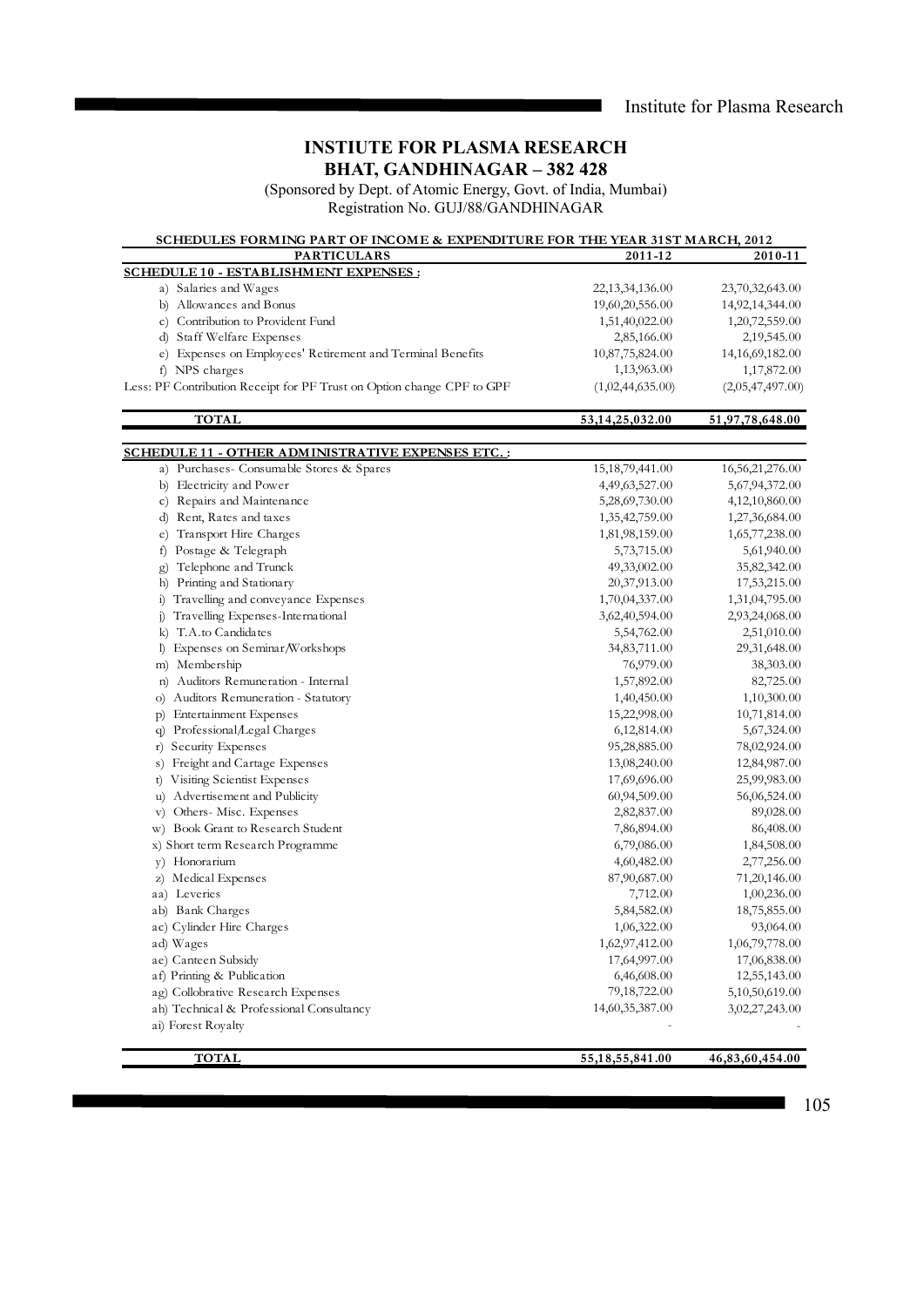(Sponsored by Dept. of Atomic Energy, Govt. of India, Mumbai) Registration No. GUJ/88/GANDHINAGAR

# **SCHEDULES FORMING PART OF INCOME & EXPENDITURE FOR THE YEAR 31ST MARCH, 2012**<br>PARTICULARS 2011-12

| <b>PARTICULARS</b>                          | 2011-12         | 2010-11         |
|---------------------------------------------|-----------------|-----------------|
| <b>SCHEDULE 12 - DEPRECIATION:</b>          |                 |                 |
| Building<br>a)                              | 38,04,531.00    | 37,19,900.00    |
| Staff Quarters Building<br>b)               | 46,548.00       | 46,548.00       |
| Scientific Equipments<br>$\mathbf{C}$       | 14,56,42,718.00 | 13,11,40,536.00 |
| Workshop Equipments<br>d)                   | 2,20,242.00     | 2,46,736.00     |
| Workshop Tools<br>e)                        | 1,086.00        | 1,271.00        |
| Furniture & Fixture<br>f)                   | 31,27,364.00    | 27,51,123.00    |
| Office/General Equipments<br>$\mathbf{g}$   | 12,80,877.00    | 4,97,605.00     |
| Computers Peripherals<br>h)                 | 4,37,26,084.00  | 3,62,91,613.00  |
| Electric Installations<br>$\overline{1}$    | 3,54,631.00     | 2,70,236.00     |
| Library Books ∕Journals<br>$\left( \right)$ | 68,74,236.00    | 64, 15, 751.00  |
| Guest House Building<br>k)                  | 13,68,138.00    | 50,278.00       |
| I) Lab Building                             | 4,92,443.00     | 4,89,683.00     |
| M) Machinery & Equipment                    | 5,29,819.00     | 5,29,819.00     |
| N) Mechanical Works                         | 20,923.00       | 20,923.00       |
| O) Vehicle                                  | 7,460.00        | 7,485.00        |
| P) FCIPT Building                           | 6,17,214.00     |                 |
| Q) Approach Road                            | 32,006.00       |                 |
| <b>TOTAL</b>                                | 20,81,46,320.00 | 18,24,79,507.00 |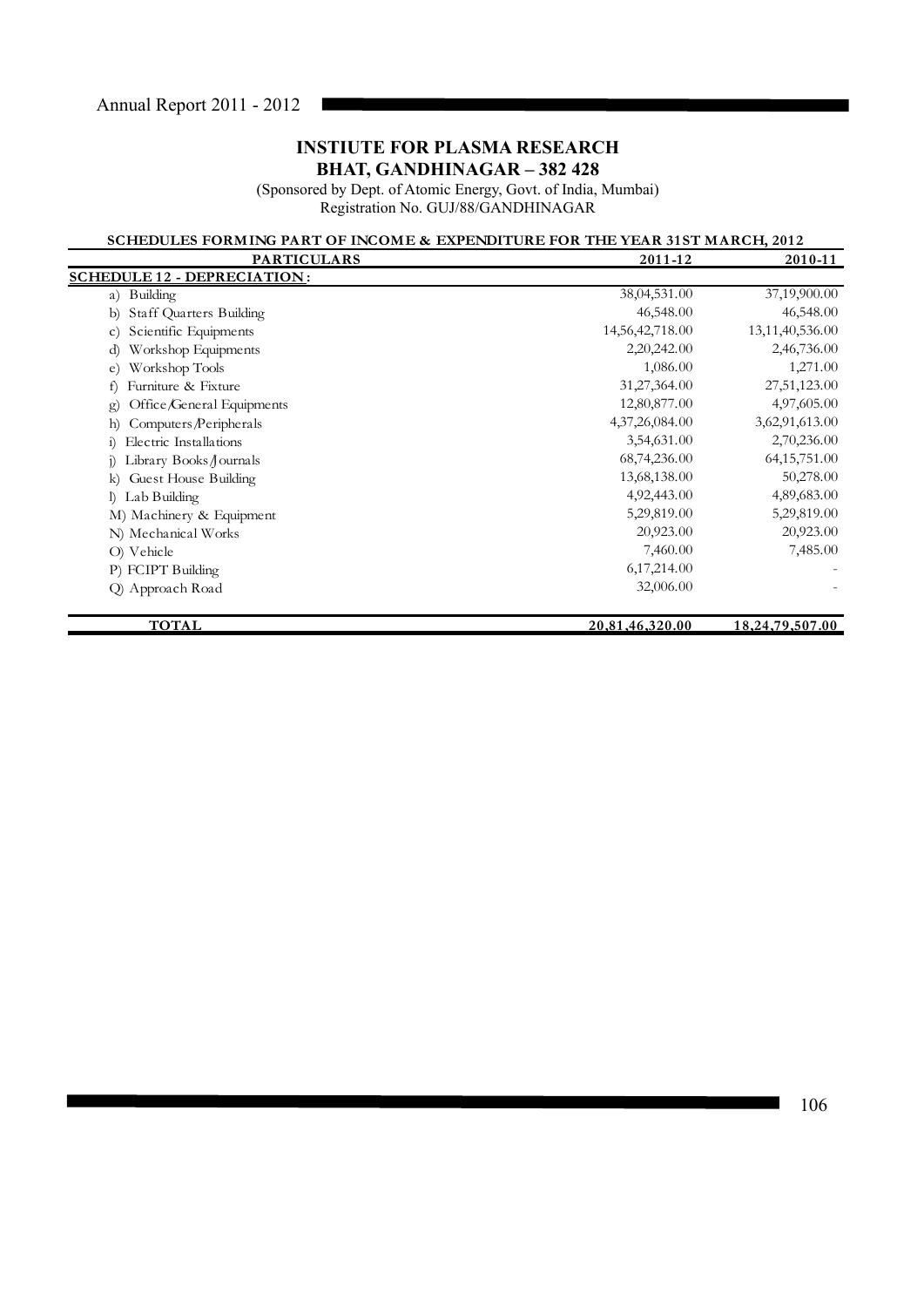Institute for Plasma Research

# **INSTIUTE FOR PLASMA RESEARCH BHAT, GANDHINAGAR – 382 428**

(Sponsored by Dept. of Atomic Energy, Govt. of India, Mumbai) Registration No. GUJ/88/GANDHINAGAR

# **SIGNIFICANT ACCOUNTING POLICIES**

# **SCHEDULE- 13:**

# **1. BASIS FOR PREPARATION OF ACCOUNTS**

The Financial statements are prepared on the historical cost convention, and on accrual method of Accounting, unless otherwise stated and on going concern basis.

# **2. INVENTORY VALUATION**

Stores & spares are valued at the weighted average cost.

# **3. INVESTMENT**

Investments are valued at cost.

# **4. FIXED ASSETS**

Fixed Assets are recorded at cost which includes incidental expenses incurred up to the date of commissioning of assets.

# **5. DEPRECIATION**

i) Depreciation is provided on Straight Line Basis at the rates specified in Schedule XIV of CompaniesAct, 1956.

ii) Depreciation on additions to Assets other than Buildings and Library Books/Journals is provided on prorata basis from the month of addition.

iii) Depreciation on additions to Buildings and Library Books/Journals is provided at 50% of the applicable rate.

# **6. GOVERNMENT GRANTS**

Government Grants are accounted for on the basis of the Income Approach on receipt basis. Grants received in respect of Fixed Assets are transferred to the Corpus Fund through the Income & Expenditure Account at the time of acquisition of Fixed Assets.

# **7. FOREIGN CURRENCY TRANSACTION**

i) Foreign currency transactions during the year are recorded at rates of exchange prevailing on the date of transactions.

ii) Foreign Currency Assets and Liabilities are not translated into rupees at the rates of exchange prevailing on Balance-Sheet date.

Contd.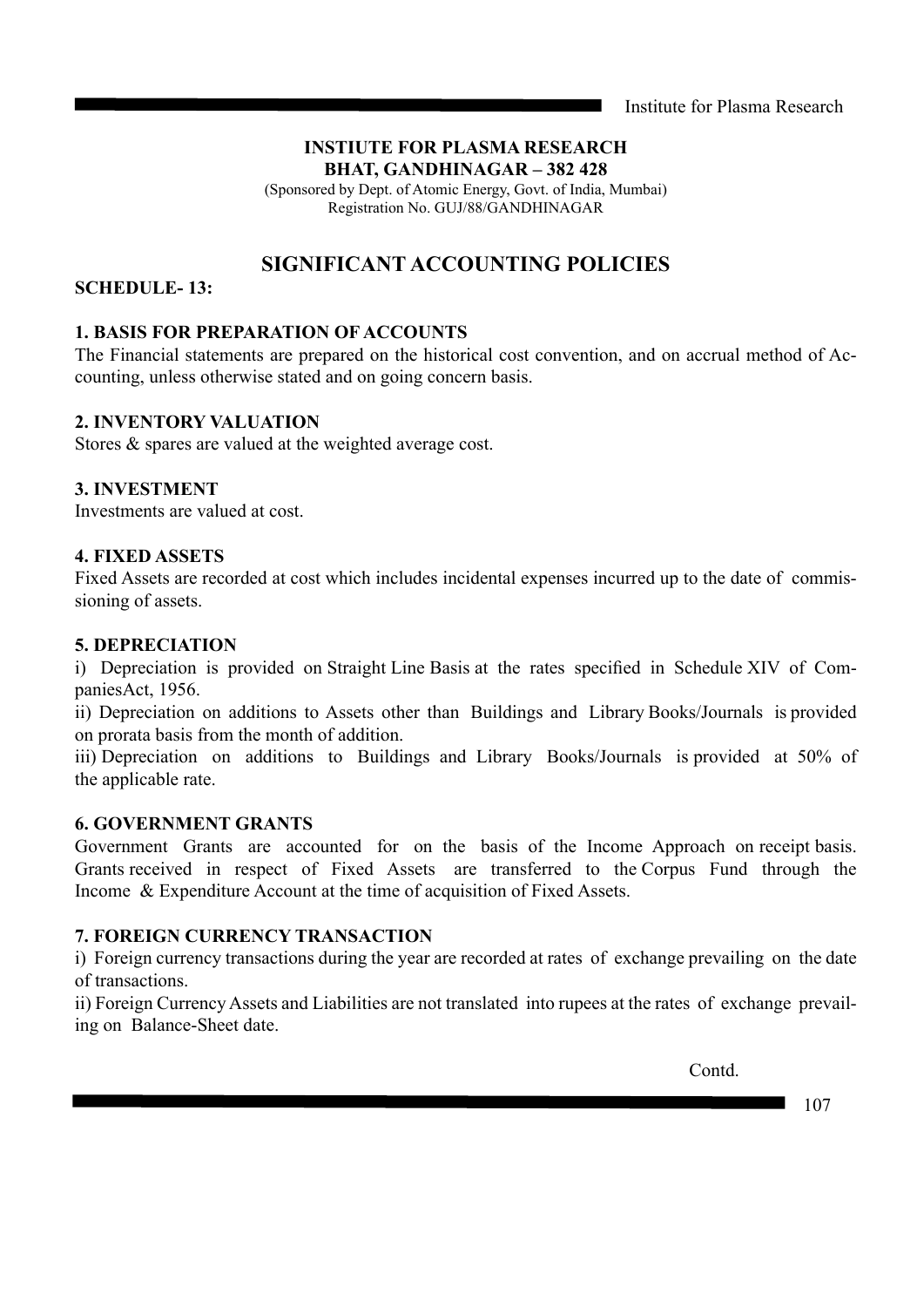# **INSTIUTE FOR PLASMA RESEARCH BHAT, GANDHINAGAR – 382 428**

(Sponsored by Dept. of Atomic Energy, Govt. of India, Mumbai) Registration No. GUJ/88/GANDHINAGAR

# **8. CONTRIBUTIONS TO PROJECTS**

Contributions to collaborative projects are accounted on the basis of the respective project agreements/Project Memorandum of Understanding.

# **9. RESEARCH & DEVELOPMENT**

Revenue expenditure on research and development is charged against the grant of the year in which it incurred, Capital expenditure on research and development is shown as an addition to fixed assets.

# **10. RETIREMENT BENEFITS**

Liability for all Retirement benefits like Pension, Gratuity, Leave Encashment are accounted for on actuarial valuation basis.

As per our report of even date attached.

 **For T.N.Shah & Co.,** Chartered Accountants

-Sd- -Sd- -Sd- -Sd- -Sd-Director Dean Accounts Officer-I Partner

 **(Prof. P.K.Kaw) (Prof.R.Jha) (H.K.Sharma) (Tushar N. Shah)** Membership No. 042748

Place : Gandhinagar Dated :31/07/2012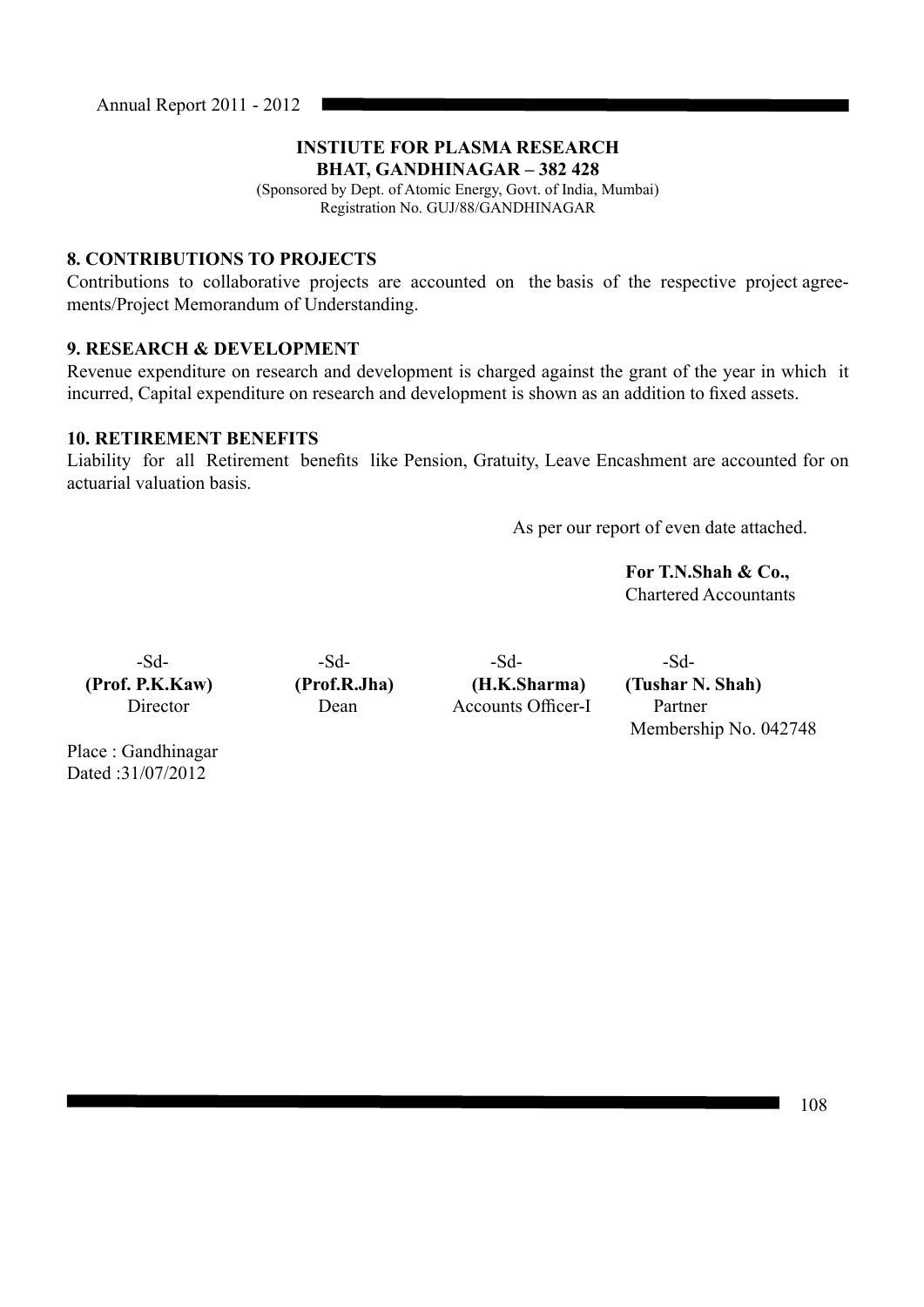(Sponsored by Dept. of Atomic Energy, Govt. of India, Mumbai) Registration No. GUJ/88/GANDHINAGAR

# **NOTES TO THE ACCOUNTS**

# **SCHEDULE-14:**

- **1 a** Hitherto, as per rules of ITER India Empowered Board, separate set of accounts & records were to be maintained and separate Audited Statement of Accounts were to be presented for the ITER-India Project w.e.f.April 1, 2008. Accordingly, a control account maintained for ITER- India was shown under Schedule-2 " Researve & Surplus" for the previous year. However, in terms of Department Atomic Energy directive vide their letter No.  $18/\sqrt{2010}$ -R&D-II $\sqrt{9309}$  dated October 5, 2010, Audited Statements of Accounts for ITER-India project are to be presented on branch accounting concept. Accordingly, the necessary effects to account for the above directive of Department have been made as on March 31, 2012.
	- **b** The Central Government vide its letter No.  $19/01/2006$  R&D II / VOL.II  $\beta$ 52 dated May 29, 2009 has approved administrative and Financial merger of Centre of Plasma Physics, Guwahati (CPP and CPP-IPR since May 29,2009) with Institute for Plasma Research,Gandhingar on as is where is basis with immediate effect.Accordingly liabilities and current assets of CPP as on May 28,2009 are taken over at their book value and fixed assets are taken over at their net written down values as on May 28, 2009. Necessary changes are made in the Accounting Policies of CPP-IPR for period May 29, 2009 onwards. As a part of the above merger, the Government of Assam has funded certain financial obligations (including certain Contingent liabilities) of CPP-IPR outstanding as on March 31,2008 aggregating to Rs.72,92,204.00. Out of this, for the above merger have been made in the Statements of Accounts of CPP-IPR. Rs.38,40,063.00 & Rs.61,107/- paid during the during the Finanacial Year 2010-2011 & 2011-12 respectively.
	- **c** Vide its letter No.STE.89/2006/173 Dated December 17, 2008, The Government of Assam has funded certain financial obligations (including certain Contingent liabilities) of CPP outstanding as on March 31, 2008 aggregating to Rs.72,92,204.00. Out of this,Rs.38,40,063.00 & Rs.61,107/- paid during the the Finanacial Year 2010-2011 & 2011-12 respectively. Outstanding Amount included a cost escalation claim of the Building Contractor amounting to Rs. 24,98,250.00 under consideration and subject to approval by CPP-IPR as on date. Pending Finalization of this claim, the amount received there against from the Government of Assam is shown under Current Liabilities.
	- **d** Considering the effects of Notes 1a, 1b & 1c above, previous year's figures may not be comparable with those of the current year. Otherwise, previous years figures have been regrouped, rearranged and reclassified wherever necessary.

### **2 CONTINGENT LIABILITIES :**

(i) Contingent Liabilities in respect of claims not acknowledged as debts Rs.--NIL-- ( Previous year Rs. NIL ).

(ii) Guarantees and Letter of Credits given by Bank Rs.22388.42 Lakhs ( Previous Year Rs. 1893.40 Lakhs).

## **3 CAPITAL COMMITMENTS**

Estimated value of Contracts remaining to be executed on Capital Account and not provided for Rs.29,374.03 Lacs ( Previous Year Rs.30622.50 Lacs).

### **4 DEPRECIATION**

Depreciation for the year 2011-2012 Rs.20,81,46,320/- (Previous Year Rs.18,24,79,507.26) has been debited to the Income & Expenditure Account and the like amount has been transferred from the Corpus Fund to the Income & Expenditure Account.

### **5 FOREIGN CURRENCY TRANSACTION**

| i) Value of Imports Calculated on F.O.B. Basis: | 2011-12           | 2010-11                  |
|-------------------------------------------------|-------------------|--------------------------|
| - Capital Goods                                 | 15,07,52,500.00   | 7,48,18,649.00           |
| - Consumables & Spares                          | 6,54,15,309.00    | 4,88,10,811.00           |
| ii) Expenditure in foreign currency :           |                   |                          |
| - Travel                                        | 1,89,90,116.00    | 2,71,33,600.00           |
| - Cash Contribution to ITER-Organisation        | 1,24,95,29,636.00 | 1,09,56,90,363.00        |
| - Technical Consultancy                         | 3,92,38,041.00    | $\overline{\phantom{a}}$ |
| iii) Earnings:                                  |                   |                          |
| - Value of Exports on F.O.B. basis              | Nil               | Nil                      |
|                                                 |                   |                          |